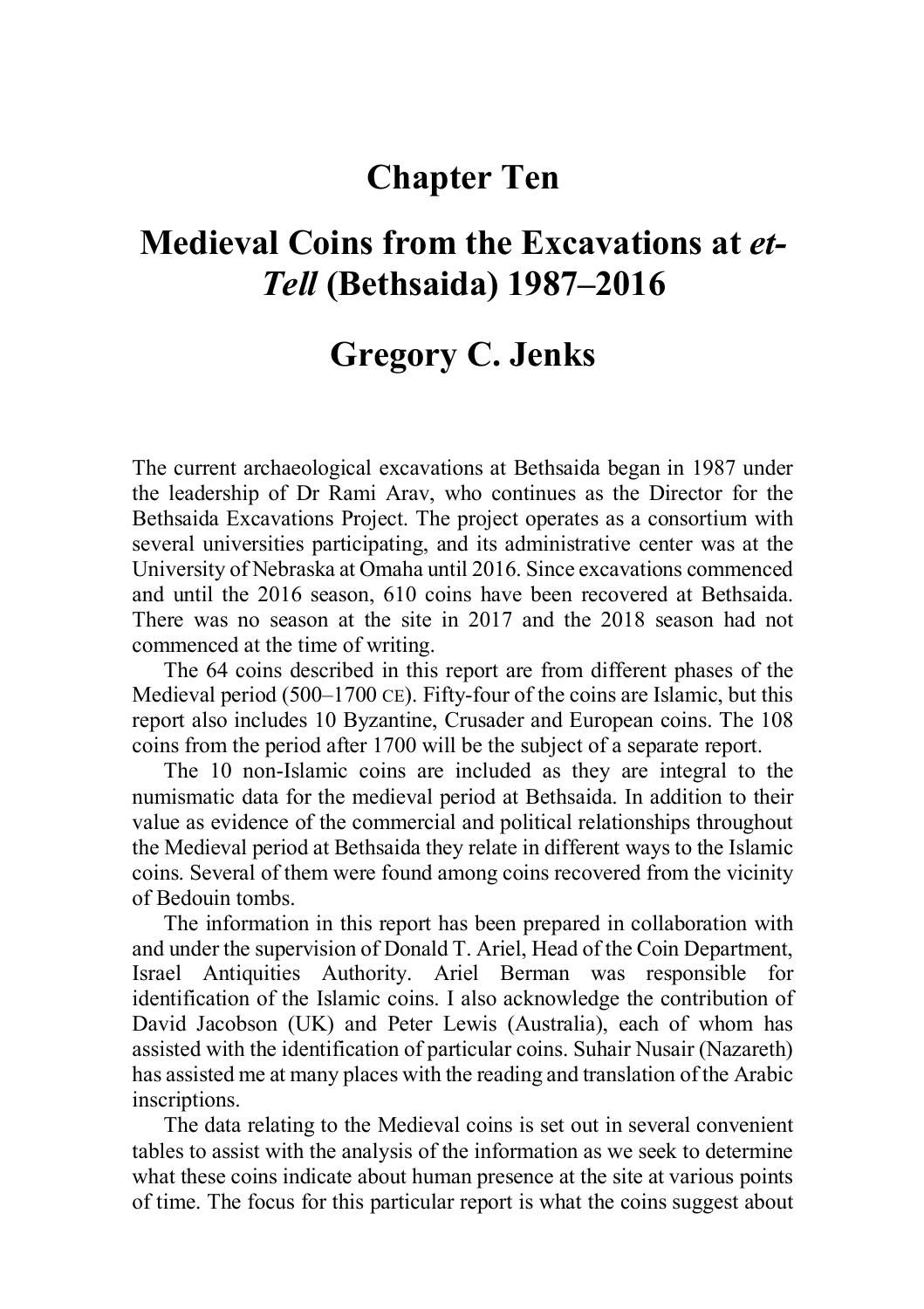patterns of settlement on the site and about regional power relations during the 1,200 years between 500 CE and 1700 CE.

From the data presented in these tables, it is clear that we have very few coins prior to the end of the Crusader period. This suggests that there was very little activity at the site between the Late Roman period and the collapse of the Crusader kingdoms.

The **Byzantine period** is attested by just 4 coins from before the Islamic conquest, and they all date prior to 600 CE. One of them is possibly pierced, suggesting it may have come to the site as late as the Ottoman period, when it was one item in a collection of pierced coins worn as ornaments by Bedouin women. There is nothing to suggest any economic activity or any settlement on the site in the pre-Islamic Byzantine era. This lack of coins fits with the absence of structural and other material remains from the Byzantine period. Bethsaida truly had become a "lost city" despite the Byzantine interest in pilgrimage sites associated with the ministry of Jesus as described in the NT gospels.

Likewise, the **early Islamic period** is represented by just a few coins. There are no coins from *Rasidun caliphate* (632–661 CE). We have just 4 coins from the *Umayyad period*, even though there was an Umayyad palace at Horvat Minya on the northwest shore of the Sea of Galilee (which was later converted to serve as a sugar refinery in the early Mamluk period). The *Abbasid period* is represented by just 2 coins, and one of them was only found in secondary use as a Bedouin ornament (and perhaps only arrived at the site in the late Ottoman period). There are no coins from the *Fatimid caliphate* (909–1171 CE). This was a period of general decline across the whole countryside of Palestine.

There are only two **Crusader coins**: one minted in Jerusalem and the other in Constantinople. Both of them are pierced for use as ornaments in the Bedouin style and may therefore not reflect a Crusader presence at *et-Tell.*

As the Crusader control diminishes in the Galilee, we observe the rise of Damascus as a regional seat of power. This is seen in the 6 coins from **Zangid** rulers, the 6 **Ayyubid** coins (including 2 issued by Salah al-Din himself), and the 33 Mamluk coins.

The datable **Mamluk coins** are concentrated in the earlier phase of Mamluk rule, which began in 1250 CE: 2 of them are from the thirteenth century, 6 are from the fourteenth century and another 2 are from the early fifteenth century. While the majority (23) of the Mamluk coins are undatable, no coins can be dated to the late fifteenth or early sixteenth century. This correlates with the collapse of Mamluk power prior to the Ottoman conquest.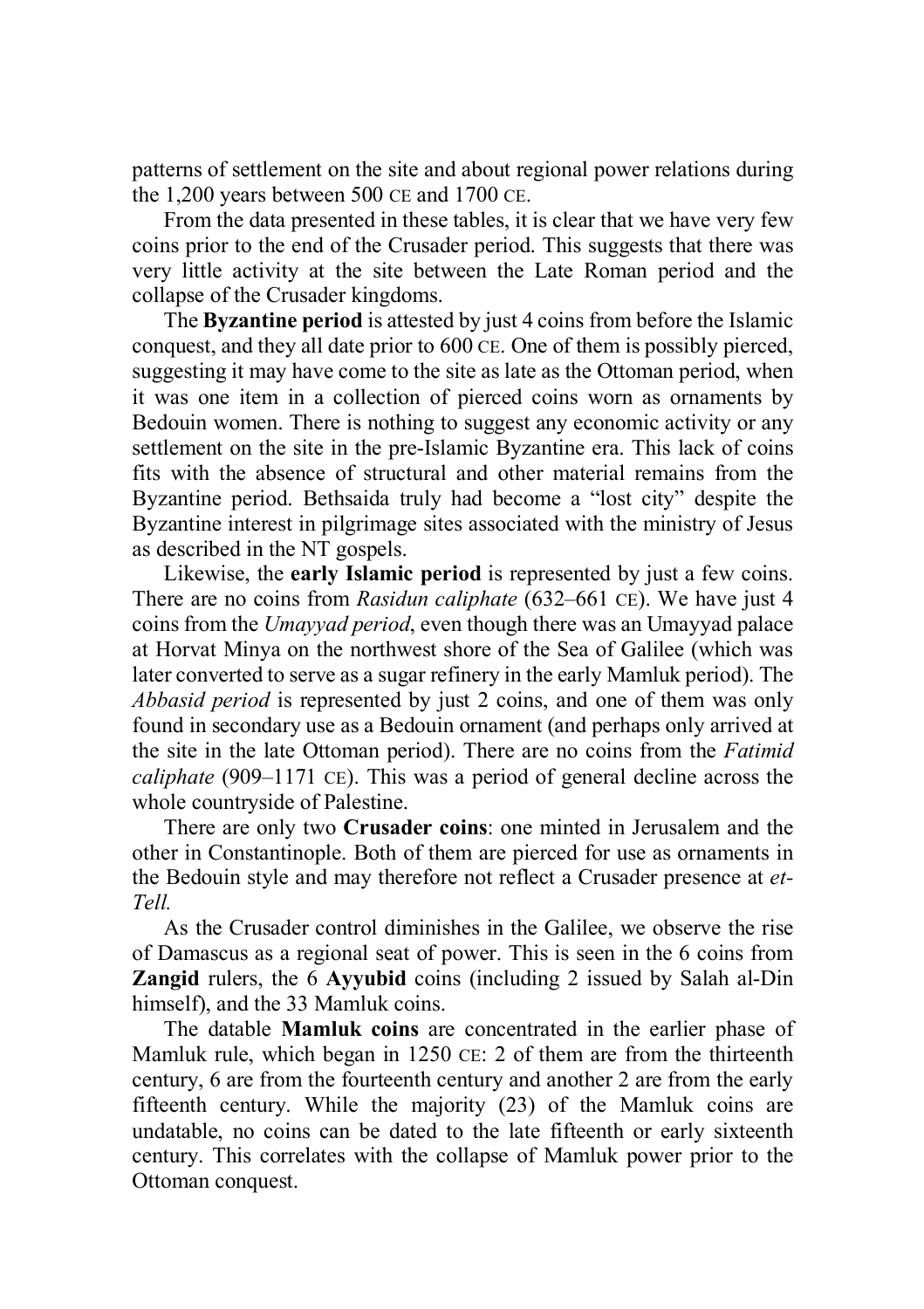We have just two **early Ottoman coins** that are dated prior to 1700 CE. This paucity of coins suggests there was no revival of settlement in the area during the early Ottoman period after the collapse in the late Mamluk period.

In summary, when the seat of imperial power was in Cairo or Baghdad there seems to have been little interest in settlement at Bethsaida. However, with the struggle to defeat the Crusader kingdoms this site was close to ground zero, and it seems to have been occupied in the Ayyubid and early Mamluk period.

There is no evidence to date that the site was involved in the sugar industry that dominated the Jordan valley in the early Mamluk period, even though we have the remains of several sugar refining facilities around the Kinneret (see Stern 2013). We have neither the distinctive pottery associated with sugar processing nor the industrial infrastructure for a sugar refinery at Bethsaida. This may change with further excavations on the lower slopes of the site, but at this stage it does not seem that the population at Bethsaida in the early Mamluk period was engaged in the processing of sugar even if they were involved in the cultivation of cane crops on the nearby alluvial plain.

**Table 1: Classical Coins Recovered from Bethsaida (***Et-Tell***) 1988–2016**

| Category                          | <b>Total</b> |
|-----------------------------------|--------------|
| Hellenistic (Alexander the Great) | 3            |
| Autonomous Hellenistic Cities     | 22           |
| Uncertain                         | 17           |
| Ptolemaic                         | 59           |
| Seleucid                          | 141          |
| Hasmonean                         | 38           |
| Herodian                          | 22           |
| Early Roman                       | 57           |
| Autonomous Roman Cities           | 9            |
| Uncertain Roman                   | 32           |
| <b>Byzantine</b>                  | 3            |
| <b>Total Classical Coins</b>      |              |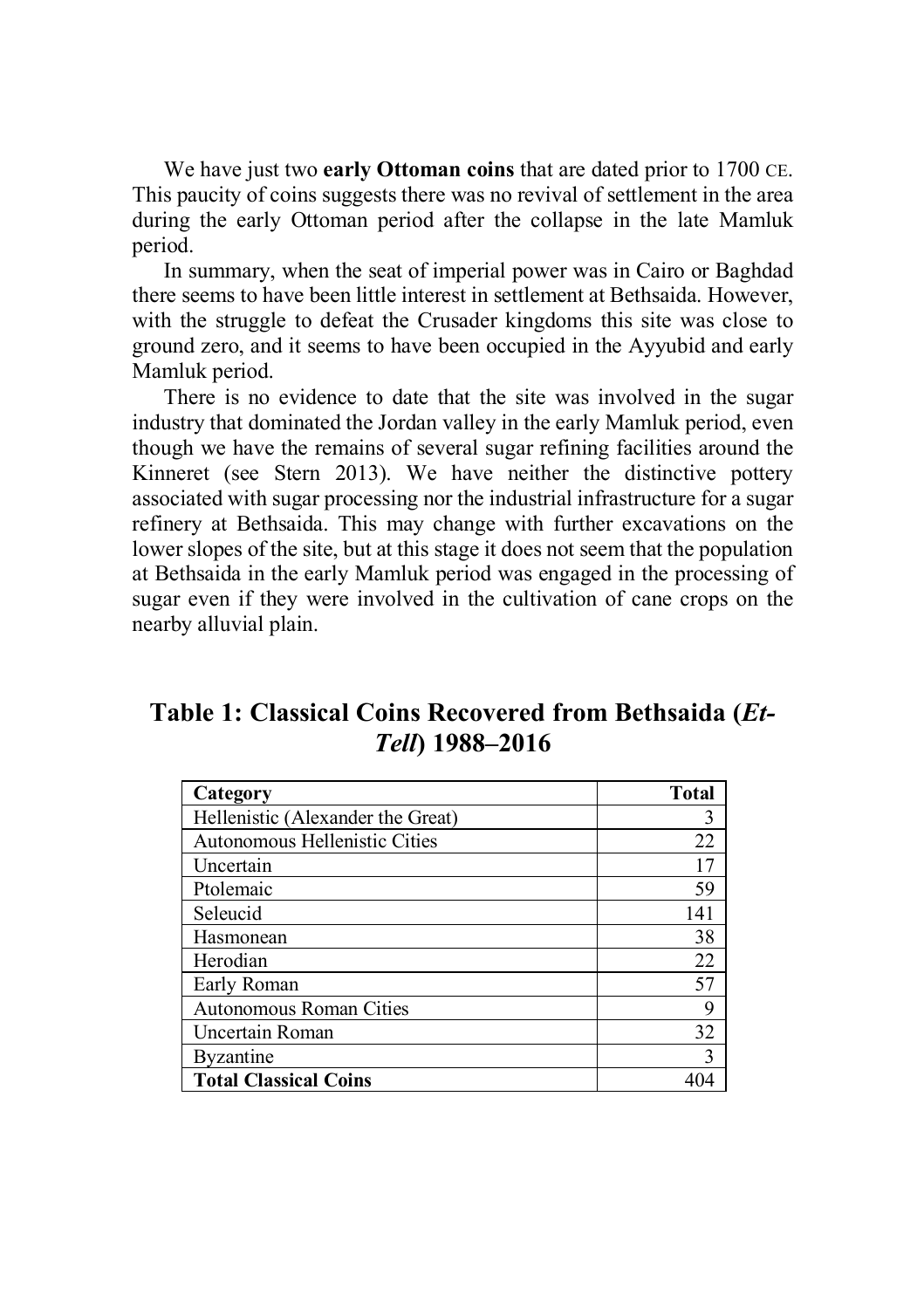### **Table 2: Medieval Coins Recovered from Bethsaida (***Et-Tell***) 1988–2016**

|                                             | <b>Total</b> |
|---------------------------------------------|--------------|
| Category                                    |              |
| <b>Byzantine</b>                            |              |
| Islamic (Umayyad, Abbasid, Fatimid)         |              |
| Crusader                                    |              |
| Islamic (Zangrid, Ilkhanid, Ayyubid, Mamluk |              |
| & early Ottoman)                            |              |
| European                                    |              |
| <b>Total Medieval Coins</b>                 |              |

### **Table 3: Modern & Unidentified/ Unidentifiable Coins Recovered from Bethsaida (***Et-Tell***) 1988–2016**

| Category                       | <b>Total</b> |
|--------------------------------|--------------|
| Islamic (late Ottoman)         |              |
| European                       |              |
| Syrian Arab Republic           |              |
| <b>Total Modern Coins</b>      |              |
|                                |              |
| Not Identified/ Unidentifiable |              |

| <b>Dynasty</b>           | Period                      | <b>Coins</b> | Pierced        |
|--------------------------|-----------------------------|--------------|----------------|
| Rasidun Caliphate        | $11 - 41$ AH / 632–661 CE   | $\theta$     | O              |
| Umayyad Dynasty          | 14-133 AH / 661-750 CE      | 4            | $\theta$       |
| Abbasid Caliphate        | 133-657 AH / 750-1258 CE    | 2            | 1 <sup>1</sup> |
| <b>Fatimid Caliphate</b> | 297-567 AH / 909-1171 CE    | $\Omega$     | $\Omega$       |
| Zangid Dynasty           | 521-648 AH / 1127-1250 CE   | 6            | $\Omega$       |
| <b>Ilkhanid Dynasty</b>  | 654-736 AH / 1256-1335 CE   | $\Omega$     | $\Omega$       |
| Ayyubid Dynasty          | 567-742 AH / 1171-1341 CE   | 6            | $\Omega$       |
| Mamluk Dynasty           | 648-923 AH / 1250-1517 CE   | 33           | $\Omega$       |
| Ottoman Empire pre-1700  | 923-1115 AH / 1517-1703 CE  | 3            | $\Omega$       |
| Ottoman Empire post-1700 | 1115-1337 AH / 1703-1918 CE | 99           | 42             |
| Ornaments/Tokens         |                             |              |                |

### **Table 4: Islamic Coins from Bethsaida**

<sup>1</sup> Found in Area T, a context in which many Ottoman items, including other pierced coins, have been found.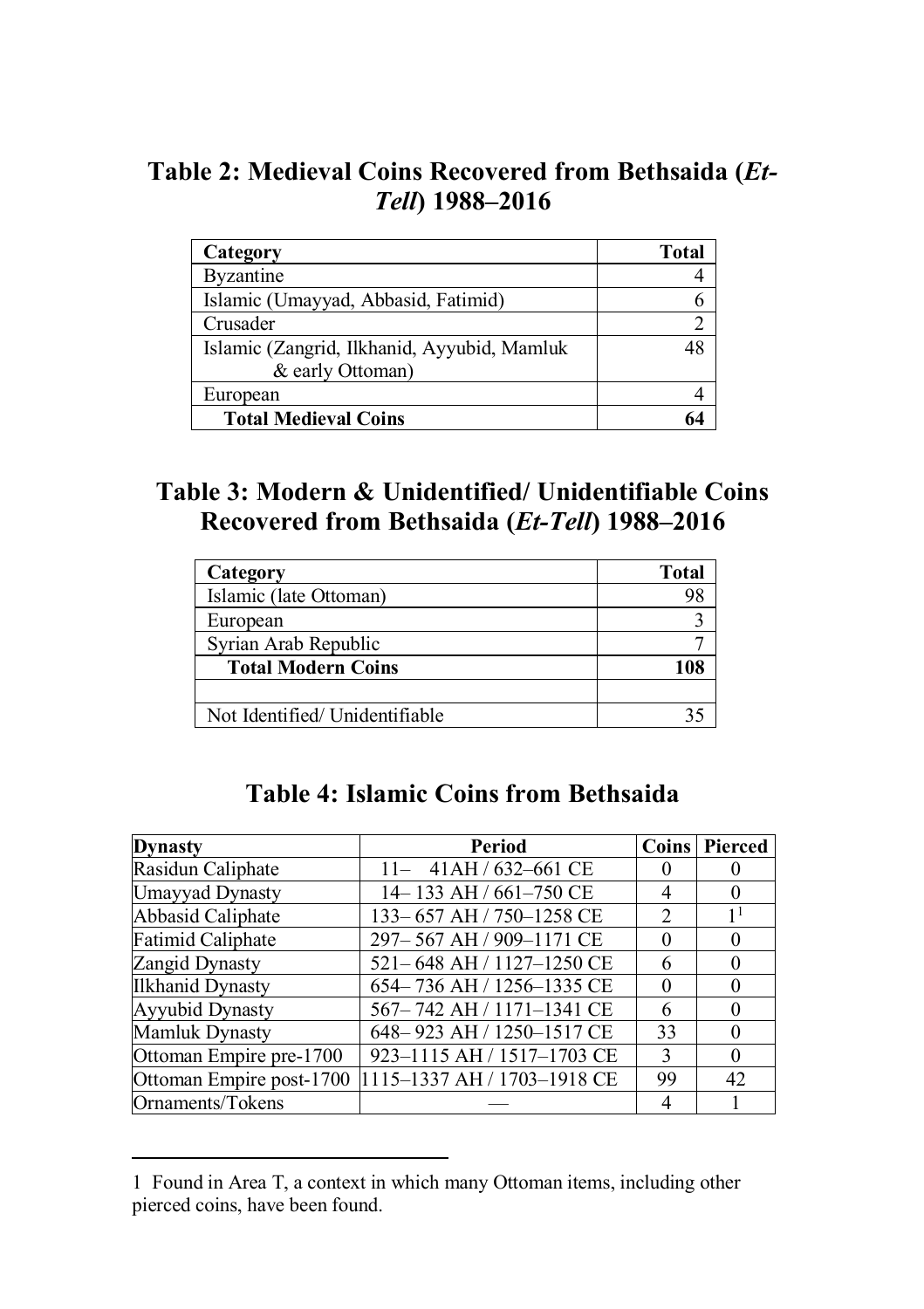|                  | A  | В              | C  | E                                                                                                                                                                                                                                                                                                                                                                                                      | т              | റ | <b>Total</b> |
|------------------|----|----------------|----|--------------------------------------------------------------------------------------------------------------------------------------------------------------------------------------------------------------------------------------------------------------------------------------------------------------------------------------------------------------------------------------------------------|----------------|---|--------------|
| <b>Byzantine</b> | 3  |                |    |                                                                                                                                                                                                                                                                                                                                                                                                        |                |   |              |
| Umayyad          |    | 2              |    |                                                                                                                                                                                                                                                                                                                                                                                                        |                |   |              |
| Abbasid          |    |                |    |                                                                                                                                                                                                                                                                                                                                                                                                        |                |   |              |
| Crusader         |    |                |    |                                                                                                                                                                                                                                                                                                                                                                                                        |                |   | 2            |
| Zanjid           |    | $\mathfrak{D}$ |    |                                                                                                                                                                                                                                                                                                                                                                                                        | ∍              |   | 6            |
| Ayyubid          |    |                |    | $\mathfrak{D}_{1}^{(1)}=\mathfrak{D}_{2}^{(2)}=\mathfrak{D}_{2}^{(1)}=\mathfrak{D}_{2}^{(1)}=\mathfrak{D}_{2}^{(1)}=\mathfrak{D}_{2}^{(1)}=\mathfrak{D}_{2}^{(1)}=\mathfrak{D}_{2}^{(1)}=\mathfrak{D}_{2}^{(1)}=\mathfrak{D}_{2}^{(1)}=\mathfrak{D}_{2}^{(1)}=\mathfrak{D}_{2}^{(1)}=\mathfrak{D}_{2}^{(1)}=\mathfrak{D}_{2}^{(1)}=\mathfrak{D}_{2}^{(1)}=\mathfrak{D}_{2}^{(1)}=\mathfrak{D}_{2}^{(1$ | $\overline{c}$ |   | 6            |
| Mamluk           | o  | 12             | ¬  |                                                                                                                                                                                                                                                                                                                                                                                                        |                |   | 33           |
| Ottoman          |    |                |    |                                                                                                                                                                                                                                                                                                                                                                                                        |                | 3 |              |
| European         |    |                |    |                                                                                                                                                                                                                                                                                                                                                                                                        |                |   | 3            |
| <b>Totals</b>    | 21 | 16             | 11 | ∍                                                                                                                                                                                                                                                                                                                                                                                                      | 10             |   | 64           |

**Table 5: Medieval Coins by Dynasty and Location on Site**

#### **Table 6: Medieval Coins from Bethsaida by Mint**

| <b>Mint</b>            | <b>Dynasty / Ruler</b>                                                                                                                                                                                       | Coins          |
|------------------------|--------------------------------------------------------------------------------------------------------------------------------------------------------------------------------------------------------------|----------------|
| Baghdad                | Abbasid                                                                                                                                                                                                      |                |
| Constantinople         | Byzantine                                                                                                                                                                                                    | $\mathfrak{D}$ |
|                        | Crusader                                                                                                                                                                                                     |                |
|                        | Ottoman                                                                                                                                                                                                      |                |
| Damascus               | Zangid                                                                                                                                                                                                       | 5              |
|                        | Ayyubid                                                                                                                                                                                                      | 5              |
|                        | Mamluk                                                                                                                                                                                                       | 6              |
| Egypt (Cairo)          | Ottoman                                                                                                                                                                                                      |                |
| European mints         | Holland, Kremnitz, Venice (2)                                                                                                                                                                                | 4              |
| Jerusalem              | Crusader                                                                                                                                                                                                     |                |
| Persia                 | Mamluk                                                                                                                                                                                                       |                |
| Thessalonica           | Byzantine                                                                                                                                                                                                    |                |
| Unidentified/Uncertain | This includes 26 Mamluk coins,<br>most of which were probably<br>minted in Damascus. The balance<br>are Umayyad (4), Abbasid (1),<br>Zanjid (1), Byzantine (1), Ayyubid<br>$(1)$ , and Early Ottoman $(1)$ . | 35             |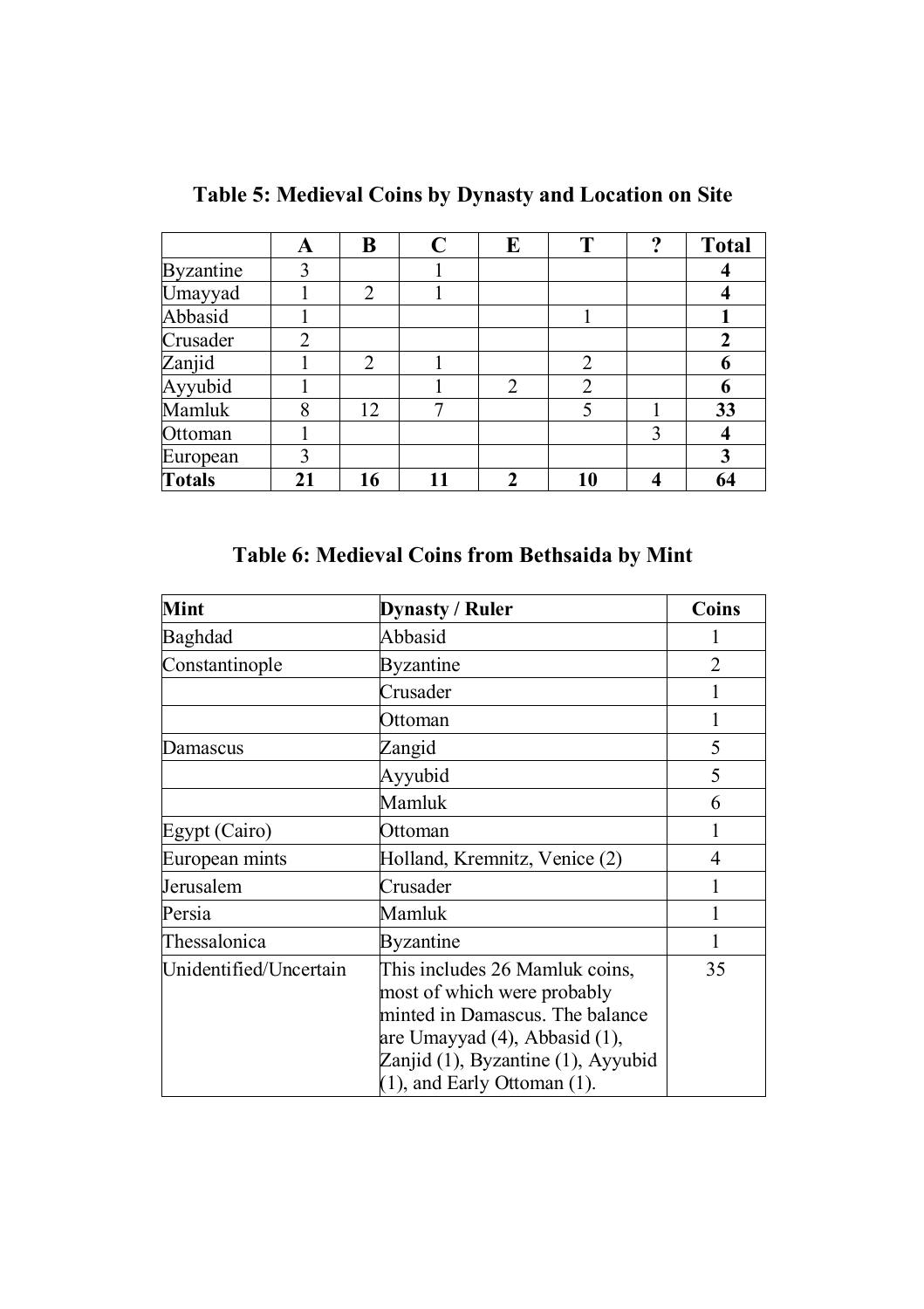| <b>Season</b> | <b>Dynasty</b>   | <b>IAA Number</b>                              | <b>Basket Number</b> |
|---------------|------------------|------------------------------------------------|----------------------|
| 1988          | <b>Byzantine</b> | 116281                                         | Not known            |
|               | Zangid           | 116293                                         | 1234                 |
|               | Mamluk           | 116294                                         | $\overline{5024}$    |
|               | Mamluk           | 116295                                         | 4080                 |
|               | Mamluk           | 116296                                         | Not known            |
| 1989          | Mamluk           | 116300                                         | 2016                 |
|               | Mamluk           | 116301                                         | $\frac{1}{3000}$     |
|               | Mamluk           | 116302                                         | 2042                 |
|               | Mamluk           | 116303                                         | 2043                 |
| 1990          | Mamluk           | 116306                                         | 1733                 |
|               | Mamluk           | 116307                                         | 1952                 |
|               | Mamluk           | 116315                                         | 4056                 |
| 1991          |                  | No Medieval coins recovered during this season |                      |
| 1992          | Zangid           | 116317                                         | 5105                 |
|               | Mamluk           | 116318                                         | $\frac{1}{5062}$     |
| 1993          | <b>Byzantine</b> | 116332                                         | 9182                 |
| 1994          | <b>Byzantine</b> | 116350                                         | 2832                 |
|               | Abbasid          | 95597                                          | $250\overline{2}$    |
|               | Umayyad          | 116380                                         | 6292                 |
|               | Ayyubuid         | 125067                                         | 9558                 |
|               | Mamluk           | 116351                                         | 2844                 |
|               | Mamluk           | 116352                                         | 2962                 |
|               | Mamluk           | 116381                                         | 5639                 |
|               | Mamluk           | 116382                                         | 6049                 |
|               | Mamluk           | 116383                                         | 6146                 |
|               | Mamluk           | 116395                                         | 9532                 |
|               | Mamluk           | 116402                                         | 9597                 |
|               | Mamluk           | 116404                                         | 9558                 |
|               | Mamluk           | 116406                                         | 9598                 |
|               | Mamluk           | 116407                                         | Not known            |
|               | European         | 95598                                          | 2537                 |
| 1995          | Umayyad          | 116400                                         | 6462                 |
|               | Mamluk           | 116415                                         | 8535                 |
| 1996          |                  | No Medieval coins recovered during this season |                      |
| 1997          | Umayyad          | 116508                                         | 3571                 |
|               | Umayyad          | 116539                                         | Not known            |
|               | Crusader         | 116510                                         | 3573                 |
|               | Mamluk           | 116512                                         | 3527                 |
|               | Mamluk           | 545373                                         | 2187                 |
| 1998          | Ayyubid          | 116454                                         | 9088                 |
|               | Ayyubid          | 116455                                         | 9049                 |

**Table 7: Medieval Coins Listed by Season**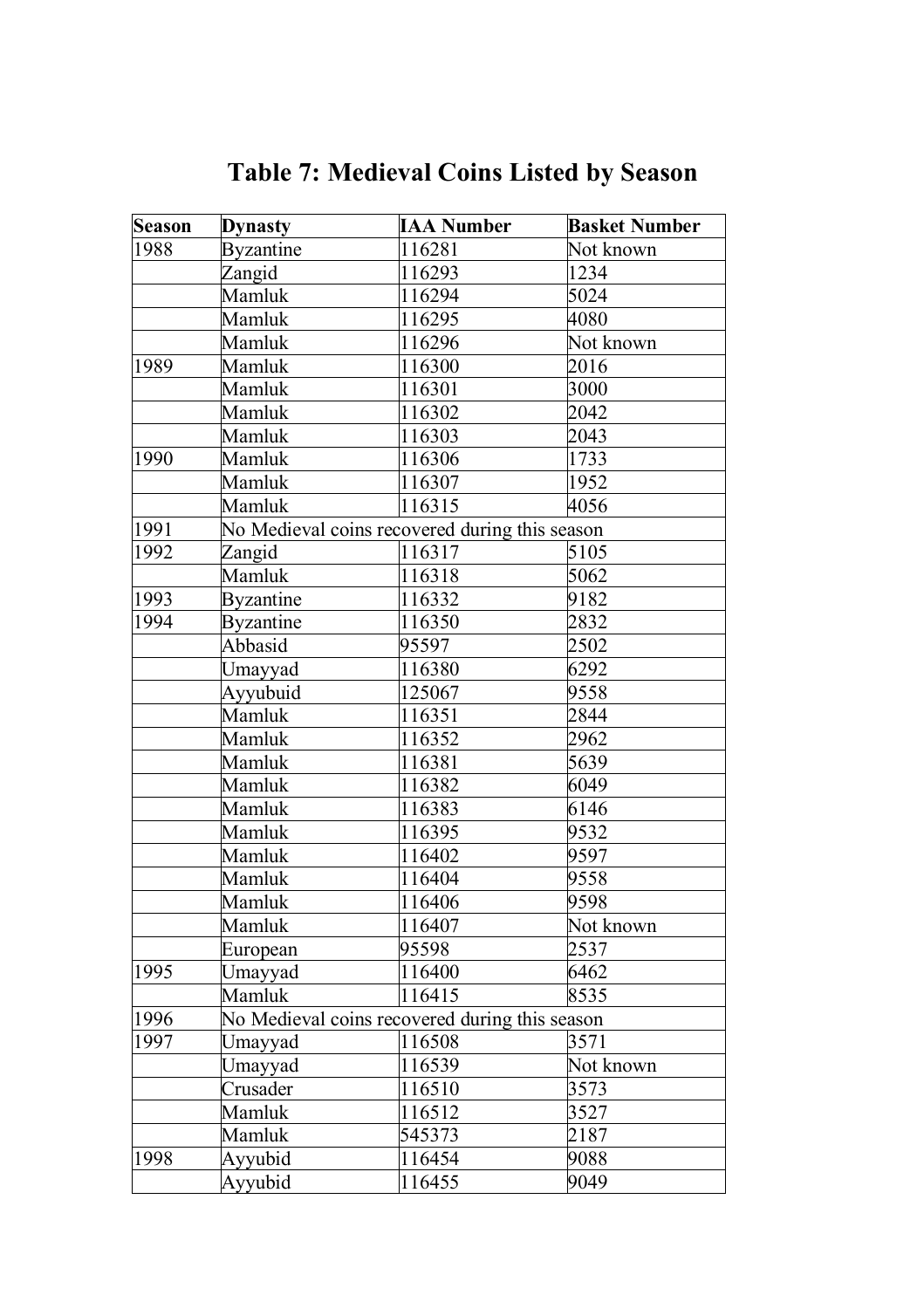| 1999 | Mamluk                                         | 116477                                         | 9239  |  |  |  |  |  |
|------|------------------------------------------------|------------------------------------------------|-------|--|--|--|--|--|
|      | Mamluk                                         | 125142                                         | 9558  |  |  |  |  |  |
| 2000 | Mamluk                                         | 116493                                         | 6570  |  |  |  |  |  |
| 2001 | Ayyubid                                        | 116502                                         | 16317 |  |  |  |  |  |
|      | Ottoman                                        | 116504                                         | 16396 |  |  |  |  |  |
| 2002 |                                                | No coins recovered during this season          |       |  |  |  |  |  |
| 2003 |                                                | No Medieval coins recovered during this season |       |  |  |  |  |  |
| 2004 |                                                | No Medieval coins recovered during this season |       |  |  |  |  |  |
| 2005 | Byzantine                                      | 115969                                         | 17524 |  |  |  |  |  |
| 2006 |                                                | No Medieval coins recovered during this season |       |  |  |  |  |  |
| 2007 | Ottoman                                        | 115978                                         | 18371 |  |  |  |  |  |
| 2008 | Zangid                                         | 125048                                         | 18622 |  |  |  |  |  |
|      | European                                       | 125049                                         | 18623 |  |  |  |  |  |
| 2009 |                                                | No Medieval coins recovered during this season |       |  |  |  |  |  |
| 2010 | Ottoman                                        | 137117                                         | 11029 |  |  |  |  |  |
| 2011 | Mamluk                                         | 138132                                         | 23388 |  |  |  |  |  |
| 2012 | Avvubid                                        | 138739                                         | 31013 |  |  |  |  |  |
|      | Ayyubid                                        | 138740                                         | 31016 |  |  |  |  |  |
| 2013 | Zangid                                         | 143582                                         | 31068 |  |  |  |  |  |
|      | Zangid                                         | 143586                                         | 31124 |  |  |  |  |  |
|      | Mamluk                                         | 143581                                         | 31060 |  |  |  |  |  |
|      | Mamluk                                         | 143583                                         | 31108 |  |  |  |  |  |
|      | Mamluk                                         | 143584                                         | 31144 |  |  |  |  |  |
|      | Mamluk                                         | 143585                                         | 31170 |  |  |  |  |  |
|      | Mamluk                                         | 143587                                         | 31163 |  |  |  |  |  |
| 2014 | Abbasid                                        | 144635                                         | 31191 |  |  |  |  |  |
|      | Crusader                                       | 144630                                         | 23839 |  |  |  |  |  |
|      | European                                       | 144634                                         | 23832 |  |  |  |  |  |
|      | European                                       | 144628                                         | 23806 |  |  |  |  |  |
| 2015 | Zangid                                         | 154897                                         | 22012 |  |  |  |  |  |
| 2016 | No Medieval coins recovered during this season |                                                |       |  |  |  |  |  |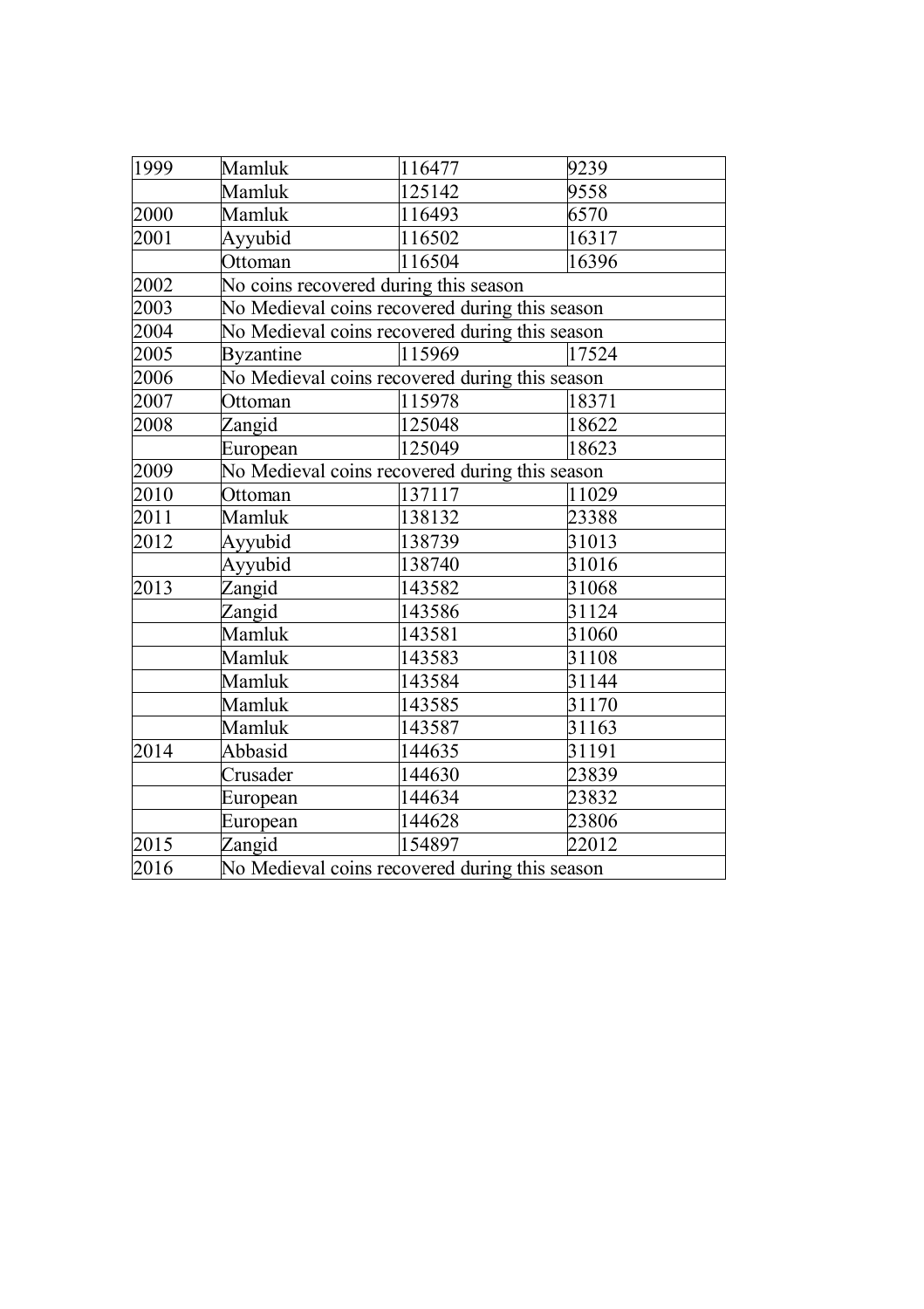# References

- Balog, P. 1964. "The Coinage of the Mamlūk Sultans of Egypt and Syria." Numismatic Studies 12. New York.
- Bijovsky, G. 2012. *Gold Coin and Small Change: Monetary Circulation in Fifth–Seventh Century Byzantine Palestine.* (Polymnia Numismatica antica e medievale. Studi 2). Trieste.
- Bellinger, A. R. 1966. *Catalogue of the Byzantine Coins in the Dumbarton Oaks Collection and in the Whittemore Collection* 1: *Anastasius I to Maurice 491–602.* Washington. (DOC 1).
- Jenks, Gregory C. 2014a. "A Roman coin from Bethsaida (Et-tell)." In *A Life in Parables and Poetry: Pedagogue, Poet, Scholar. Essays in honor of Mishael Maswari Caspi*, edited by John T. Greene, 121–32. Berlin: Klaus Schwarz.
- -----. 2014b. "More Than Just Couch Change: Bethsaida Coin Report 2001- 2012." In *Bethsaida in Archaeology, History, and Ancient Culture: A Festschrift in Honor of John T. Greene*, edited by J. Harold Ellens, 152– 87. Newcastle upon Tyne: Cambridge Scholars Publishing.
- Kabaklarli, N. 1998. *Mangir: Copper Coins of the Ottoman Empire 1299– 1808 (Osmanli imperatorluğu bakir paralari)* (Uşaklilar eğitim ve kültür vakfi yayinlari 1). Istanbul.
- Kindler, Arie. 1999. "Coin Finds at Bethsaida Excavations." In *Bethsaida: A City by the North Shore of the Sea of Galilee*, edited by Rami Arav and Richard A. Freund, vol. 2, 250-68. Kirksville, MO: Truman State University Press.
- -----. 2009. "Bethsaida Numismatic Survey: Seasons of 1997 through 2000." In *Bethsaida: A City by the North Shore of the Sea of Galilee*, edited by Rami Arav and Richard A. Freund, vol. 4, 252–66. Kirksville, MO: Truman State University Press.
- Hill, P. V., and J. P. C. Kent. 1965. "Part I: The Bronze Coinage of the House of Constantine, A.D. 324*–*346." In *Late Roman Bronze Coinage A.D. 324–498*, 4-40. (*LRBC* I).
- Carson, R.A.G., and J. P. C. Kent. 1965. "Part II: Bronze Roman Imperial Coinage of the Later Empire, A.D. 346*–*498." In *Late Roman Bronze Coinage A.D. 324–498*, 41-114. London. (*LRBC* II).
- Meier, Cecilia. 1995. "Appendix to Chapter 1: Breakdown of Coins by Period (until 1993 Season)." In *Bethsaida: A City by the North Shore of the Sea of Galilee*, edited by Rami Arav and Richard A. Freund, vol. 1, 53–63. Kirksville, MO: Thomas Jefferson University Press.
- Hahn, W. 2000. *Money of the Incipient Byzantine Empire (Anastasius I– Justinian I, 491–565)* (Veröffentlichungen des Instituts für Numismatik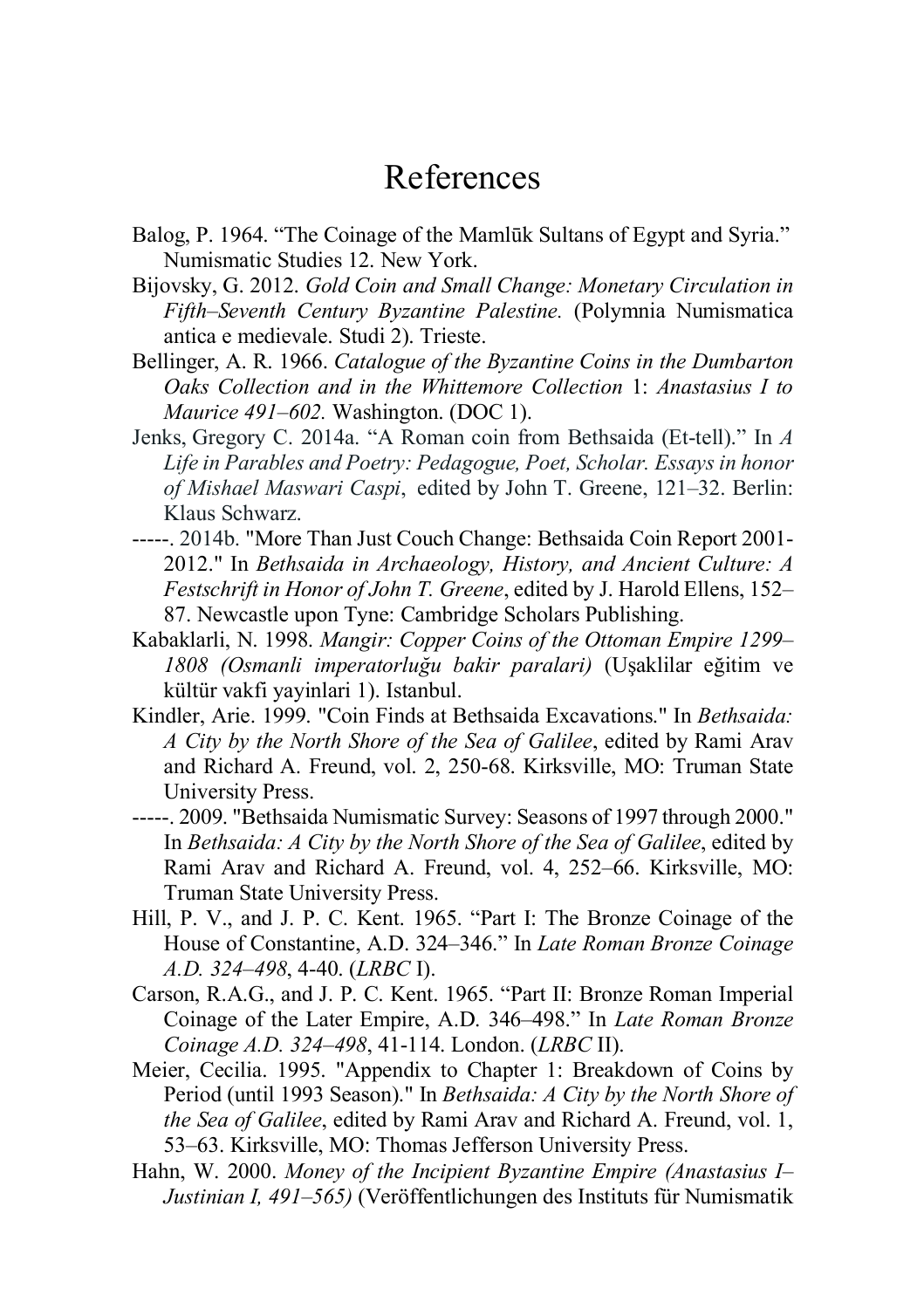und Geldgeschichte der Universität Wien 6). Vienna. (*MIBE).*

- Pere, N. 1968. *Coins of the Ottoman Empire*. Istanbul (Turkish).
- Kent, J. P. C. 1994. *The Roman Imperial Coinage* X: *The Divided Empire and the Fall of the Western Parts, AD 395–491*. London. (*RIC* X).
- Album, S., and T. Goodwin. 2002. *Sylloge of Islamic Coins in the Ashmolean 1: The Pre-Reform Coinage of the Early Islamic Period*. Oxford. (SICA 1).
- Ilisch, L. 1993. *Sylloge Numorum Arabicorum Tübingen: Palästina* IVa *Bilād aš-Šam* I*.* Tübingen. (*SNAT* 1993).
- Stern, Edna J. 1999a. *The Sugar Industry in Palestine During the Crusader, Ayyubid and Mamluk Periods in Light of the Archaeological Finds. Vol. 1: Text. Vol. 2: Figures.* Jerusalem: Hebrew University.
- -----. 1999b. "Medieval Sugar Production in the Eastern Mediterranean as Reflected in the Archaeological Finds (Hebrew)." In *Mare Nostrum: Physical, Human and Cultural Aspects in the Mediterranean Sea*, edited by D. Sivan and H. Kutiel, 79–83. Haifa: University of Haifa.
- -----. 2013. "Sugar Production in the Lake of Galilee Region as Revealed by Ceramic Vessels Unearthed at Archaeological Excavations in Tiberias (Crusader Period, 12th Century CE)." In *45 years for the Golan Heights survey. A conference in honor of Moshe Hartal*. Hecht Museum, University of Haifa.
- Walker, J. 1956. *A Catalogue of the Arab-Byzantine and Post-Reform Umayyad Coins* (A Catalogue of the Muhammadan Coins in the British Museum II). London.
- Valentine, W. H. 1911. *Modern Copper Coins of the Muhammadan States of Turkey, Persia, Egypt, Afghanistan, Morocco, Tripoli, Tunis, etc.*  London.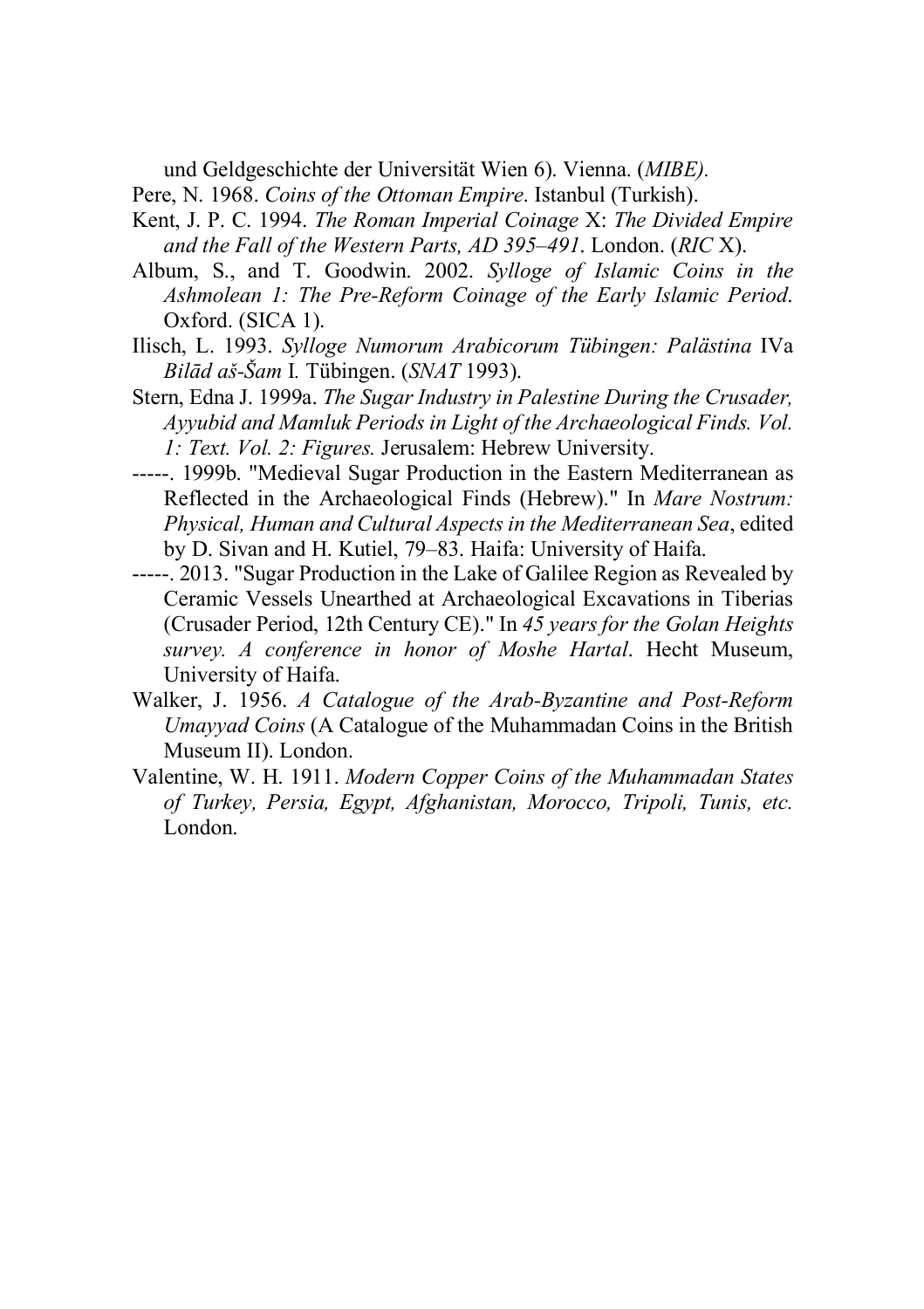#### **CATALOGUE**

The catalogue is organized chronologically. Unless otherwise indicated all dates are according to the Western calendar. The majority of the coins are bronze or copper-alloy, but there are several silver coins included in this report.

Mints are abbreviated as follows:

| B | Baghdad        | H | Holland   |   | Thessalonica |
|---|----------------|---|-----------|---|--------------|
| C | Constantinople | J | Jerusalem | U | Uncertain    |
| D | Damascus       | р | Persia    |   | Venice       |
| E | Egypt          |   | Spain     |   |              |

| No.          | Cat. Areas, Loci, Obverse<br><b>Baskets</b><br>(Axis,<br>Diam., Wt.) |                                     | Reverse                                                                 | Date<br>(CE)     |               | <b>Mint Bibliography Notes</b>                                                                                                                                   |   | <b>IAA</b><br>No. |
|--------------|----------------------------------------------------------------------|-------------------------------------|-------------------------------------------------------------------------|------------------|---------------|------------------------------------------------------------------------------------------------------------------------------------------------------------------|---|-------------------|
|              |                                                                      |                                     | <b>Justinus II</b> (565–78)                                             | <b>BYZANTINE</b> |               |                                                                                                                                                                  |   |                   |
| $\mathbf{1}$ | A. L818. B2832<br>$(1, 28$ mm,<br>10.97g)                            | $\left[ \ldots \right]$ PP AV       |                                                                         | 565              | C             | Kindler 1999:<br>254, No. 33                                                                                                                                     | Æ | 116350            |
| $\mathbf{2}$ | C. L917. B9182<br>$(1, 28$ mm,<br>(11.3g)                            | [DNIVSTI] -<br><b>NVS PP</b><br>AVG |                                                                         | 570              | $\mathcal{C}$ | Kindler 1999:<br>264, No. 186. Cf.<br>DOC 1:207, No.<br>28                                                                                                       | Æ | 116332            |
|              |                                                                      |                                     | Tiberius II (579 CE)                                                    |                  |               |                                                                                                                                                                  |   |                   |
| 3            | A. $(?) (?) (\downarrow, )$<br>19mm, 5.87g)                          | <b>TIBCO</b>                        | K. Above,<br>cross. [To l.,<br><b>ANNO</b><br>(vertical).]<br>To r., U. | 579              | T             | Kindler 1999:<br>254, No. 34. Cf.<br>DOC 1:277, No.<br>23. Bellinger<br>1966: 320, No.<br>$71-73$ ; Malloy<br>1994: 76, No. 28;<br>Metcalf, NC<br>$(1987)$ 1a-3. | Æ | 116281            |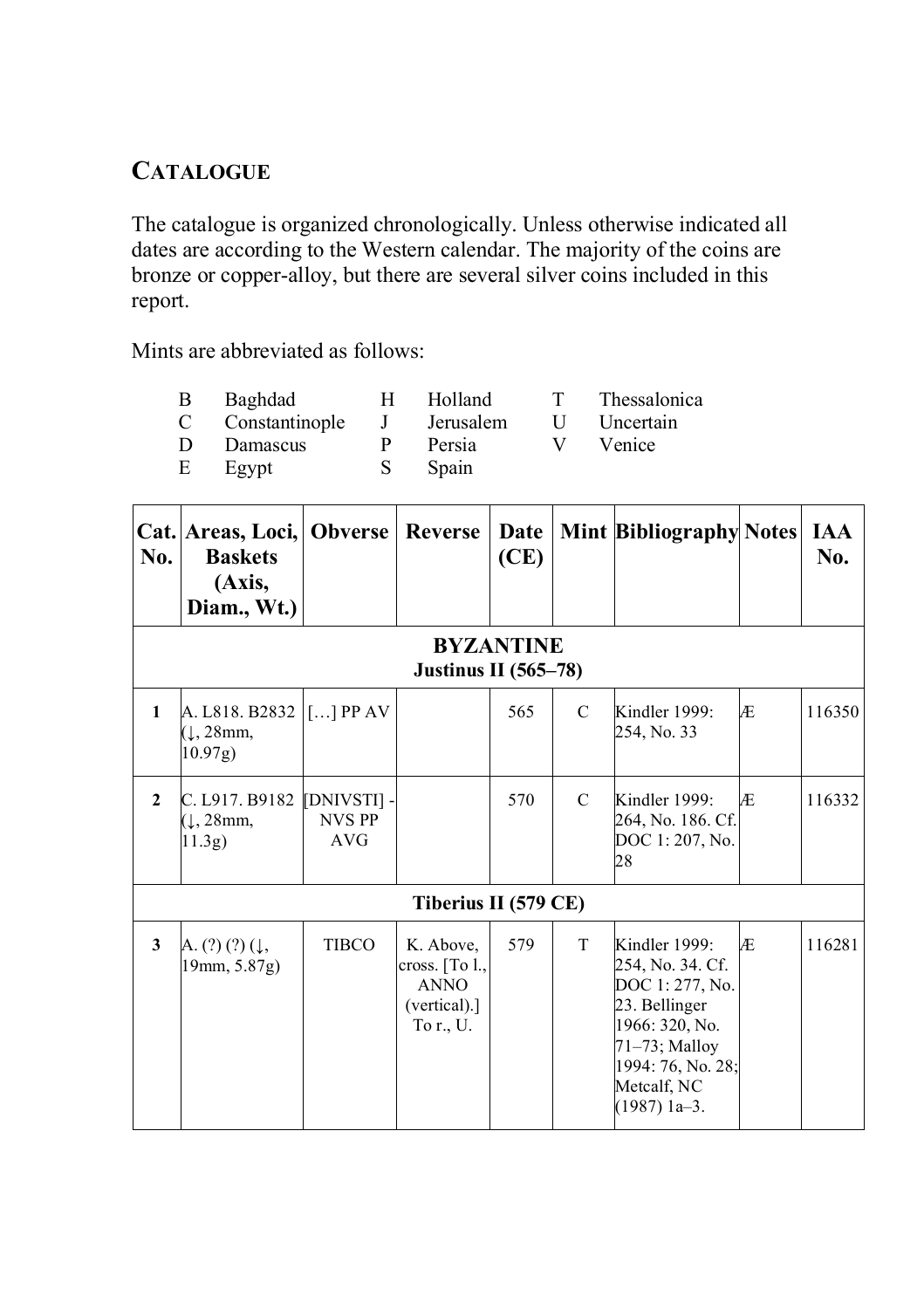| <b>Uncertain Byzantine</b> |                                                      |                                                                                                                                       |                                                                                       |     |   |                                                                  |                        |        |  |  |  |
|----------------------------|------------------------------------------------------|---------------------------------------------------------------------------------------------------------------------------------------|---------------------------------------------------------------------------------------|-----|---|------------------------------------------------------------------|------------------------|--------|--|--|--|
| $\overline{\mathbf{4}}$    | A. L1706.<br>$B17524$ (1,<br>18mm, 1.07g)            | $\left[\ldots\right]$ - NVS<br>MAX AVG                                                                                                | [GLOR - IA<br>EXERC] -<br><b>ITVS</b>                                                 |     | U | Cf. LRBC 1:28, $AE$<br>No. 1221                                  |                        | 115969 |  |  |  |
|                            | <b>UMAYYAD</b><br>Post-reform (697-750 CE)           |                                                                                                                                       |                                                                                       |     |   |                                                                  |                        |        |  |  |  |
| 5                          | A. L217. B3571<br>(22mm, 2.73g)                      | لا إله<br>الا الله<br>وحده                                                                                                            | محمد<br>رسول<br>الله                                                                  |     |   | Kindler 2009:<br>262, No. 218                                    | Æ Fals                 | 116508 |  |  |  |
| 6                          | B. L681. B6292<br>(16mm, 4.19g)                      |                                                                                                                                       |                                                                                       |     |   | Kindler 1999:<br>260, No. 127.                                   | Æ Fals                 | 116380 |  |  |  |
| 7                          | B. L574. B6462<br>(17mm, 3.17g)                      |                                                                                                                                       |                                                                                       |     |   | Kindler 1999:<br>260, No. 126.                                   | $E$ Fals <sup>1</sup>  | 116400 |  |  |  |
| 8                          | C. (?) (?)<br>(17mm, 2.27g)                          |                                                                                                                                       |                                                                                       |     |   | Kindler 2009:<br>262, No. 177. Cf.<br>Pere 1968: 194.<br>No. 523 | $AE$ Fals <sup>2</sup> | 116539 |  |  |  |
|                            | <b>ABBASID</b><br>al-Mansur (95-158 AH / 714-775 CE) |                                                                                                                                       |                                                                                       |     |   |                                                                  |                        |        |  |  |  |
| 9                          | A. L784. B2502<br>$(1, 18$ mm,<br>$4.19g$ )          | (around)<br> محمد رسول الله<br>ار سله بالهدي<br>ودين الحقّ<br>ليظهر ه<br>على الدين<br>كلّه<br>لا اله الا<br>الله و حده<br>لا شر بك له | (around)<br>بسم الله ضرب<br>هذا الدينر بسنة<br>ست وثلثين ومئة<br>محمد<br>رسول<br>الله | 754 | B | Kindler 1999:<br>254, No. 35                                     | N<br>Dinar             | 95597  |  |  |  |

<sup>1</sup> Scorpion design indicates end of the Umayyad period (Berman).

<sup>2</sup> Berman says this is not an Umayyad coin.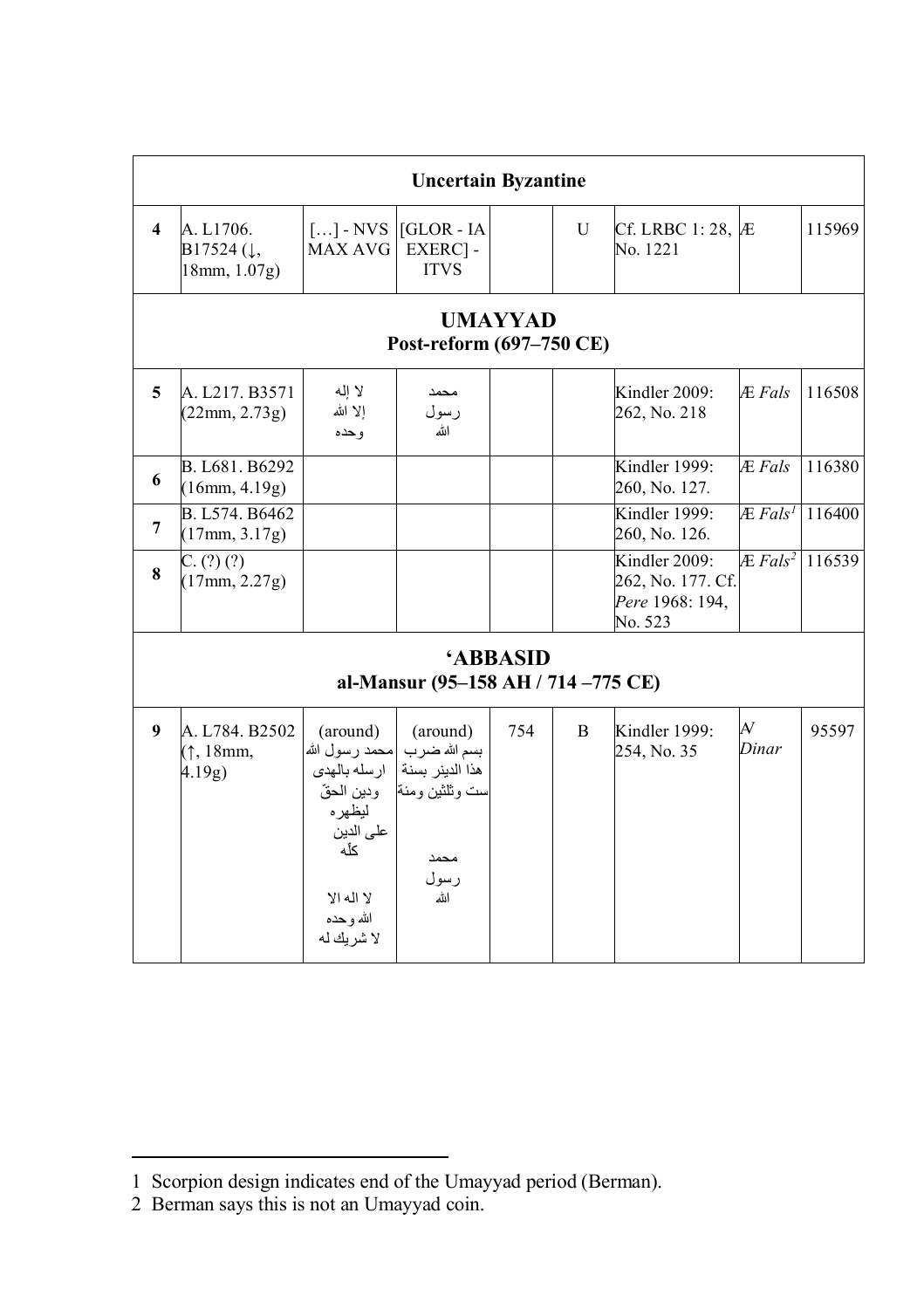| <b>Uncertain Abbasid Coins</b> |                                                             |                                                                            |                                                          |             |               |                                                                    |                                                                           |        |  |  |
|--------------------------------|-------------------------------------------------------------|----------------------------------------------------------------------------|----------------------------------------------------------|-------------|---------------|--------------------------------------------------------------------|---------------------------------------------------------------------------|--------|--|--|
| 10                             | T. L <sub>4016</sub> .<br>B31191 (18mm<br>x 22mm, 1.57g     | (illegible)                                                                | (illegible)                                              |             | $\mathbf{U}$  | Identified by<br>Ariel Berman, $21^{1/2}$<br>Jan $2015^3$          |                                                                           | 144635 |  |  |
|                                | <b>CRUSADER</b><br>Late Byzantine (eleventh c. CE)          |                                                                            |                                                          |             |               |                                                                    |                                                                           |        |  |  |
| 11                             | A. L217. B3573<br>$(1, 28$ mm,<br>6.37g)                    | []                                                                         |                                                          |             | $\mathcal{C}$ | Kindler 2009:<br>262, No. 221.<br>Cf. DOC 3:681.<br>No. $\rm C1^4$ | $E$ Fals<br>Pierced                                                       | 116510 |  |  |
|                                |                                                             |                                                                            | <b>Amuary (1163–1174 CE)</b>                             |             |               |                                                                    |                                                                           |        |  |  |
| 12                             | AW. L2278.<br>B23839 (20mm, AMA[L]RIC   IER[V]SAL<br>0.81g) | <b>REX</b><br>VS<br>Cross patte<br>annulets in<br>2nd $&$ 4th<br>quadrants | $+DE$<br><b>FM</b><br>Church of<br>the Holy<br>Sepulchre | 1163/<br>74 | J             |                                                                    | <b>Bilon</b><br>Dernier<br>Double<br>banded.<br>Pierced<br>and<br>Broken. | 144630 |  |  |
|                                | <b>ZANGID</b><br>Nur al-Din (541–569 AH / 1146–1174 CE)     |                                                                            |                                                          |             |               |                                                                    |                                                                           |        |  |  |
| 13                             | B. T.8 B1234<br>$(23mm \times 27mm)$<br>4.97g)              | الملك العادل                                                               | محمود ابو<br>ز نکی                                       | 1146/<br>74 | D             | Kindler 1999:<br>260, No. 129. <sup>5</sup>                        | <b>Æ</b> Fals                                                             | 116293 |  |  |

 $\overline{a}$ 3 This is the only pre-Ottoman Islamic coin that had been pierced, whereas about 50% of the Ottoman coins were pierced for use as Bedouin ornaments. It was found in Area T, a location with many Ottoman materials, suggesting that this coin may only have been pierced in the Ottoman era. (See also two pierced Byzantine coins:  $\#$ 116350 and  $\#$ 116510, and the pierced Crusader coin:  $\#$ 144630.)

<sup>4</sup> Berman advises that a hoard of these coins was found in Tiberias. This particular coin seems to have been pierced for secondary use as a Bedouin ornament.

<sup>5</sup> Berman indicates that Zangid coins were used in the Ayyubid period, and do not reflect Zangid rule in Palestine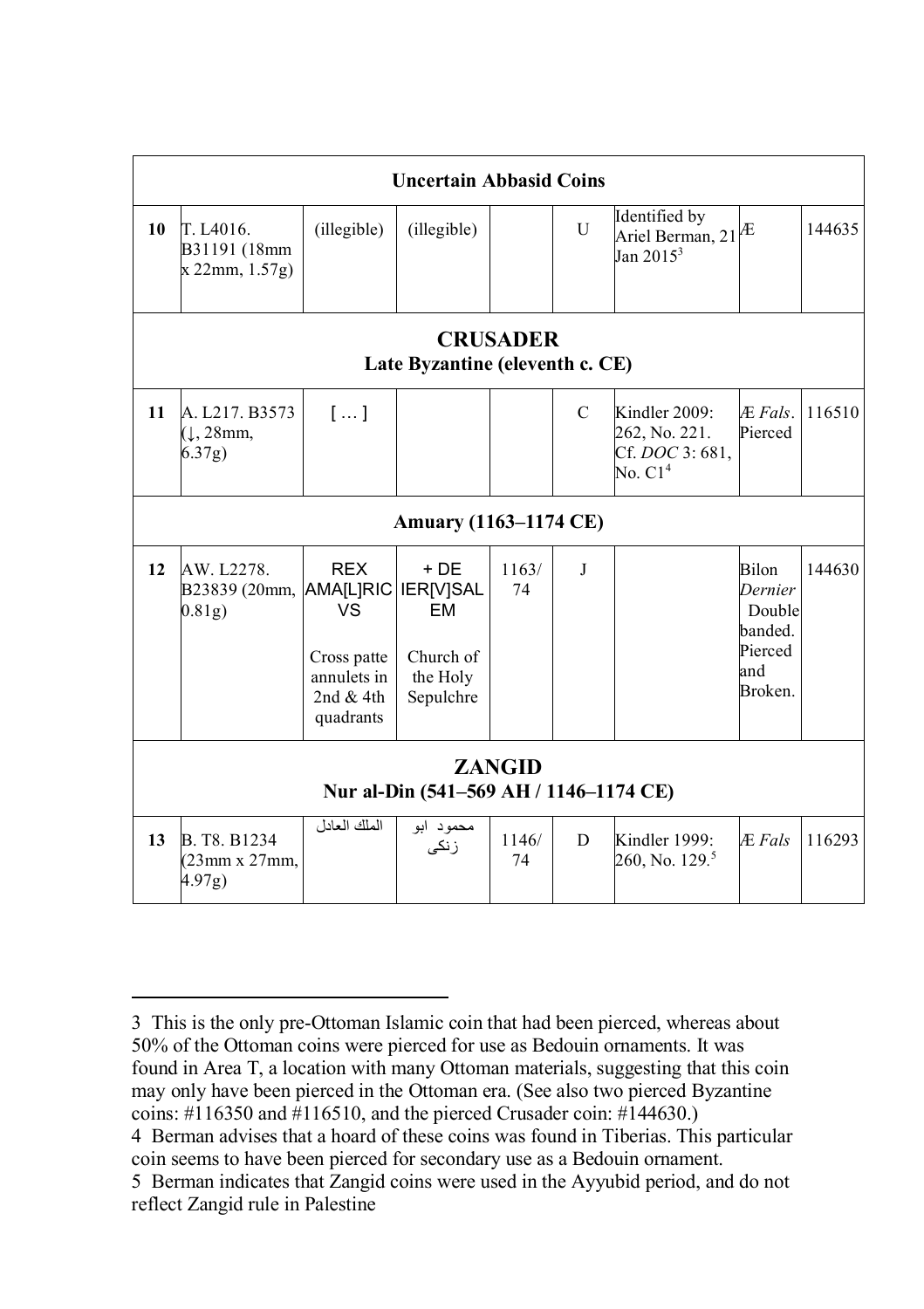| 14 | B. L411. B5105<br>(24mm x 27mm,<br>4.69g)   | الملك العادل                                                                   | محمود ابو<br>ز نکے ِ                                 | 1146/<br>74     | D              | Kindler 1999:<br>260, No. 128. <sup>6</sup> | <b>Æ</b> Fals | 116317 |
|----|---------------------------------------------|--------------------------------------------------------------------------------|------------------------------------------------------|-----------------|----------------|---------------------------------------------|---------------|--------|
| 15 | T. L4008.<br>B31124 (22mm,<br>5.64g)        | (motif with<br>two letters<br>between two<br>stars)<br>الملك العادل<br>(motif) | (motif)<br>محمد ابو زنکی<br>(motif)                  | 1146/<br>74     | D              | (See note 5)                                | Æ Fals        | 143586 |
| 16 | C. L5740.<br>B22012 (25mm,<br>4.31g)        |                                                                                |                                                      | 1146/<br>74     |                | 2015 season                                 | <b>Æ</b> Fals | 154897 |
|    |                                             |                                                                                | al-Salih Isma'il (569–577 AH / 1174–1181 CE)         |                 |                |                                             |               |        |
| 17 | A. L2061.<br>B18622 (20mm<br>x 24mm, 5.39g) | الملك المادا<br>(decoration)                                                   | (decoration) (decoration)<br>] ابو زنکی              | 1174/<br>81     | D              | Cf. BMCO III:<br>602, No. 212               | Æ Fals        | 125048 |
| 18 | T. L4005.<br>B31068 (21mm,<br>3.61g)        | (decoration)<br>الملك<br>الصليح<br>(decoration)                                | المتضي<br>امير المؤمنين                              | 1174/<br>81     | D              |                                             | <b>Æ</b> Fals | 143582 |
|    |                                             |                                                                                |                                                      | <b>ILKHANID</b> |                |                                             |               |        |
| 19 | B. L402. B2043<br>(19mm, 1.35g)             | (around)<br>(illegible)<br>radiated sun                                        | (around)<br>(illegible)<br>(within<br>circle): lion, |                 | $\overline{P}$ | Berman <sup>7</sup>                         | <b>Æ</b> Fals | 116303 |
|    |                                             |                                                                                | 1.                                                   |                 |                |                                             |               |        |

<sup>6</sup> See note 5.

<sup>7</sup> IAA cards suggest Ikhanid dynasty, but Kindler (1999: 261, No. 140) identifies this as Mamluk a coin of Al-Ashraf Sayf al-Din Qaitbay. Berman confirms Ikhanid, fourteenth century: Muhammad Khudabanda Uljaytu 1304-1316 CE or his successor Abu Sa'id 1316-1335 CE. That was a period of political and commercial alliance with the Mamluks. This explains the presence of those coins in the Syrian area.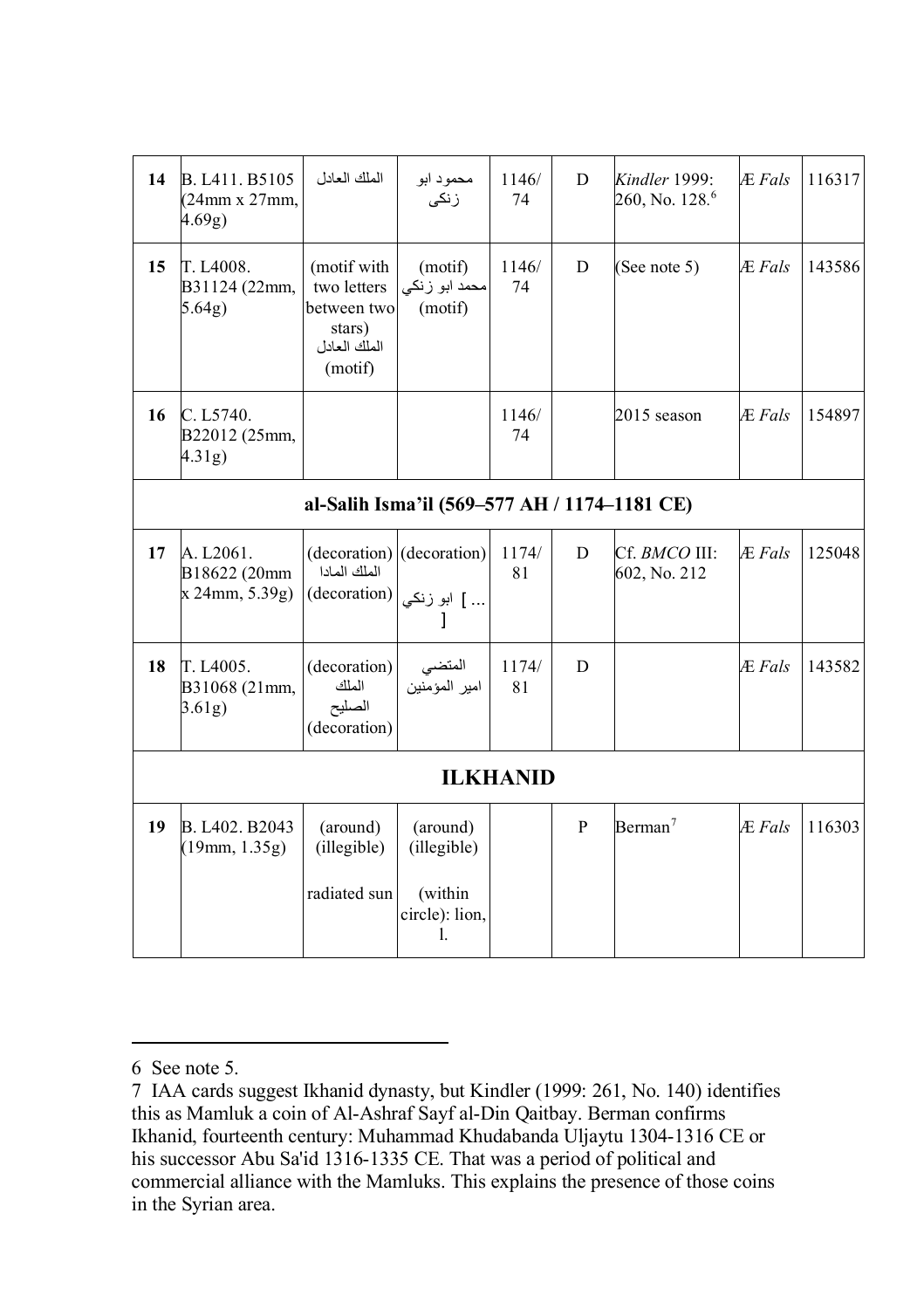|    |                                                  |                                                                              | Salah al-Dīn (570–590 AH / 1174–1193 CE)         | <b>AYYUBID</b>             |   |                                                                    |               |        |
|----|--------------------------------------------------|------------------------------------------------------------------------------|--------------------------------------------------|----------------------------|---|--------------------------------------------------------------------|---------------|--------|
| 20 | T. L4000.<br>B31013 (24mm,<br>5.1g)              | الملك<br>النصر                                                               | بو سف<br>بن ايوب                                 | 1189                       | D | Cf. Balog 1980:<br>93, No. 145                                     | $E$ Fals      | 138739 |
| 21 | T. L4000.<br>B31016 (23mm<br>x 25mm, 5.39g)      | الملك<br>النصر                                                               | بو سف<br>بن ايوب                                 | 1193                       | D | Cf. Balog 1980:<br>94, No. 148                                     | Æ Fals        | 138740 |
|    |                                                  |                                                                              |                                                  |                            |   | Al-`Aziz `Uthman (589–595 AH / 1193–1198 CE)                       |               |        |
| 22 | E. L342. B9088<br>(22mm, 5.04g)                  | عشان<br>الملك<br>العزيز                                                      | سف<br>بن الملك النا<br>يو                        | 1198/9<br>CE               | D | Kindler 2009:<br>263, No. 6. Cf.<br>Balog 1980: 113,<br>No. 223    | Æ Fals        | 116454 |
|    |                                                  |                                                                              |                                                  |                            |   | Al-Adil Sayf al-Dīn (597-614 AH / 1200-1217 CE)                    |               |        |
| 23 | C. L963. B9558<br>$(13mm \times 15mm)$<br>1.85g) | (Hexagon)<br>الملك]<br>اللعادل                                               | (Hexagon)<br>[الأمام]                            | 1199/<br>1218<br><b>CE</b> | D | Kindler 1999:<br>264, No. 188. Cf.<br>Balog 19064:<br>164, No. 267 | <b>Æ</b> Fals | 125067 |
|    |                                                  |                                                                              | Al-Kamil (615-635 AH / 1218-1238 CE)             |                            |   |                                                                    |               |        |
| 24 | A. L1508.<br>B16317 (21mm,<br>4.31g)             | (Square in<br>the circle<br>type)<br>الملك الكا<br>بكر بن ايوب مل ناصر الديف | (Square in<br>the circle<br>type)<br>محمد بن ابن | 1238<br>CE                 | D | Cf. Balog 1980:<br>169: No. 465                                    | Æ Fals        | 116502 |
|    |                                                  |                                                                              | <b>Uncertain Ayyubid Ruler</b>                   |                            |   |                                                                    |               |        |
| 25 | E. L343. B9049<br>(22mm, 3.09g)                  | (illegible)                                                                  | (illegible)                                      |                            | U | Kindler 2009:<br>$263$ , No. $10^8$                                | <b>Æ</b> Fals | 116455 |

<sup>8</sup> Kindler lists this as a Mamluk coin, Berman indicates that the coin is not readable. The IAA card identifies the coin as "Ayyubid uncertain".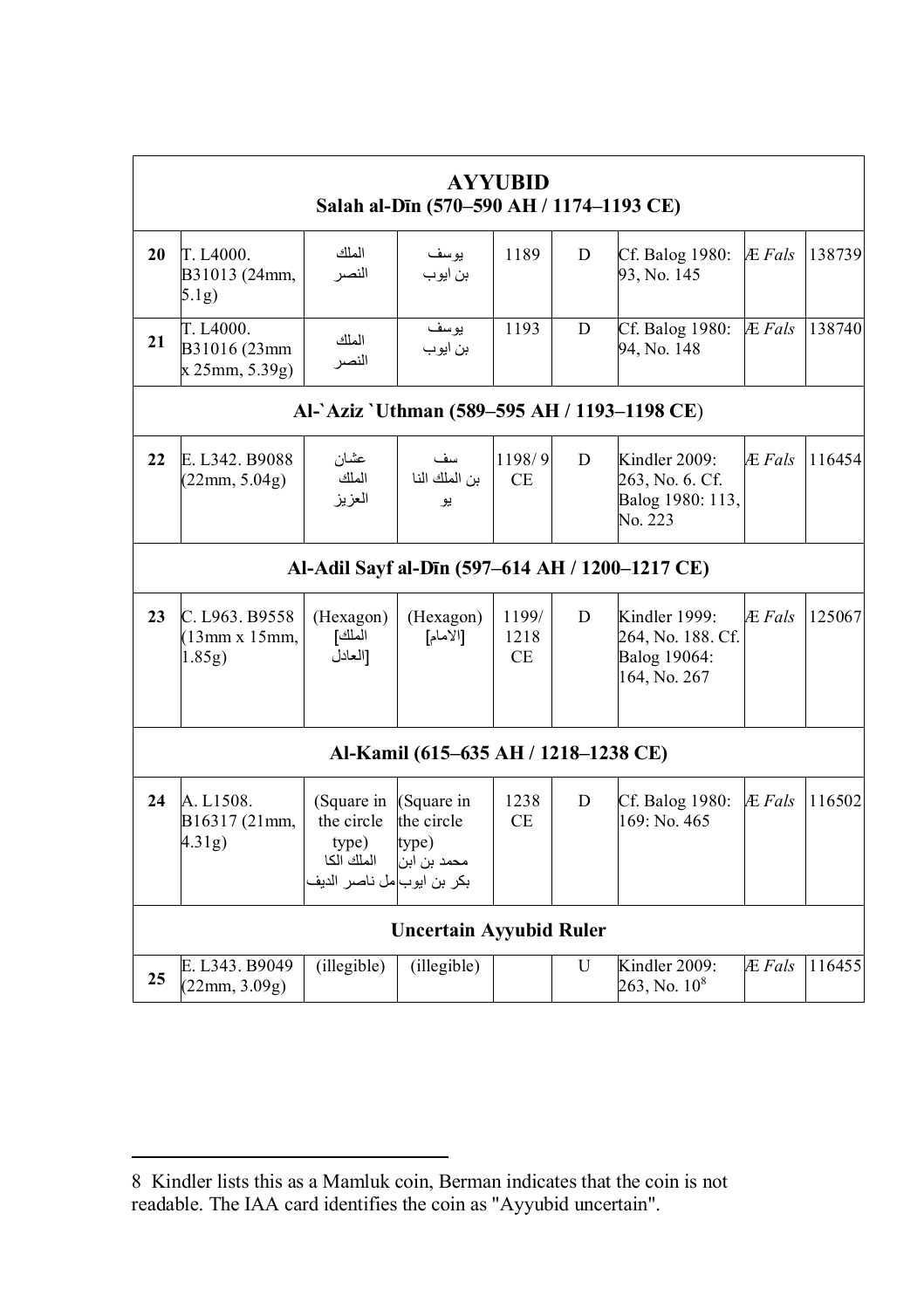|    |                                                                                                                                                           |                               | <b>MAMLŪK</b><br><b>BAHRI DYNASTY (648-784 AH / 1250-1382 CE)</b> |  |   | Al-Salih Ismail 635-616 & 637-643 AH / 1237-1238 & 1239-1245 CE)          |                                  |        |  |  |  |  |
|----|-----------------------------------------------------------------------------------------------------------------------------------------------------------|-------------------------------|-------------------------------------------------------------------|--|---|---------------------------------------------------------------------------|----------------------------------|--------|--|--|--|--|
|    | 26 B. L303. B2016<br>(21mm, 3.18g)                                                                                                                        | []                            | $[\dots]$                                                         |  | D | Kindler 1999:<br>260, No. 130                                             | Æ Fals                           | 116300 |  |  |  |  |
|    |                                                                                                                                                           |                               | Baybars I (659–676 AH / 1260–1277 CE)                             |  |   |                                                                           |                                  |        |  |  |  |  |
|    | 27 A. L219. B3527<br>(23mm, 2.13g)                                                                                                                        | (illegible)                   | (illegible)                                                       |  |   | Kindler 2009:<br>262, No. 179. $9$                                        | Silver-<br>plated<br>Æ<br>Dirham | 116512 |  |  |  |  |
|    | Salah al-Dīn Khalil (689-693 AH / 1290-1293 CE)                                                                                                           |                               |                                                                   |  |   |                                                                           |                                  |        |  |  |  |  |
| 28 | T. L4007. B31144<br>$(15$ mm, $0.93g)$                                                                                                                    | الملك [  ]<br>$[\dots]$       | الملك المنصور<br>قلاون                                            |  | D |                                                                           | Æ Fals                           | 143584 |  |  |  |  |
|    | Nasir al-Dīn Muhammad I<br>693–694 AH / 1293–1294 CE (first reign)<br>698–708 AH / 1299–1309 CE (second reign)<br>709-740 AH / 1309-1340 CE (third reign) |                               |                                                                   |  |   |                                                                           |                                  |        |  |  |  |  |
| 29 | B. L329. B4080<br>$(18$ mm x $20$ mm,<br>(2.77g)                                                                                                          |                               |                                                                   |  | D | Kindler 1999:<br>260, No. 133.                                            | Æ Fals                           | 116295 |  |  |  |  |
|    | 30 A. L532. B9239<br>(23mm, 2.94g)                                                                                                                        |                               |                                                                   |  |   | Kindler 2009:<br>263, No. 28                                              | Silver-<br>plated<br>Æ Fals      | 116477 |  |  |  |  |
|    |                                                                                                                                                           |                               | Sayf al-Dīn Abu Bakr (AH 741/42 / 1341 CE)                        |  |   |                                                                           |                                  |        |  |  |  |  |
| 31 | C. L963. B9558<br>(20mm, 2.85g)                                                                                                                           | (within<br>hexagram)<br>[امد] | (within<br>hexagram)<br>ضرب   مشق   بد                            |  | D | Kindler 1999:<br>264, No. 188. Cf.<br>Balog 1964: 164,<br>No. $267.^{10}$ | Æ Fals                           | 116404 |  |  |  |  |

1260–1277 CE), but Berman says definitely not Baybars I.

<sup>9</sup> Kindler (2009: 262, No. 179) indicates Rukn al-Din Baybars I (658–676 AH /

<sup>10</sup> Originally fused to coin #125067 (same basket & locus)*.* See #125067*.*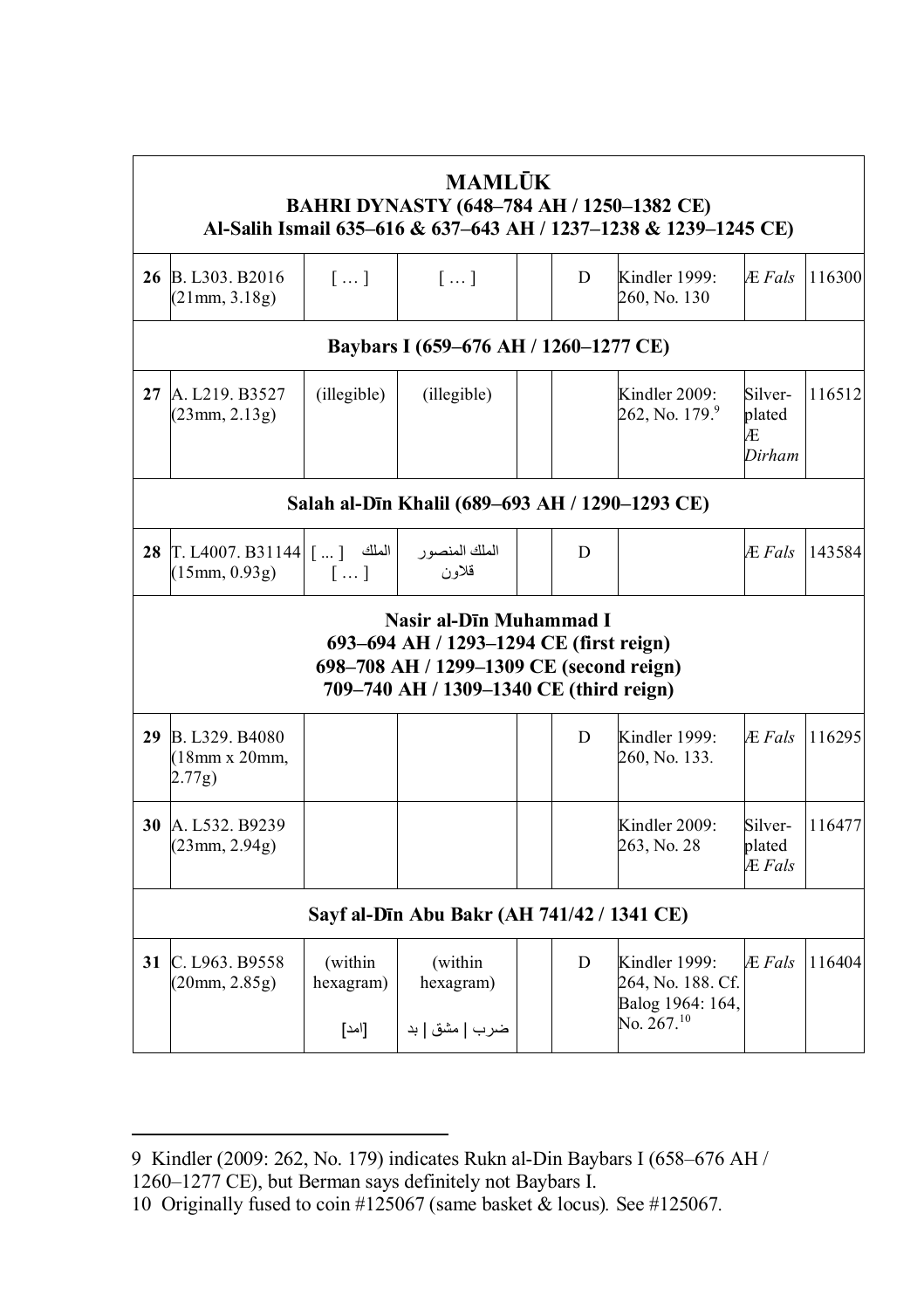|    | (17 <sub>mm</sub> x 19 <sub>mm</sub> )<br>3.08g)                                                                                                                                                                                                                                                                                                                                                                                                                                                                                                                                                                                                                                                                                                                                                                                                                                                                   | (Hexagon<br>design)                                                                                                                                               | design)                                                                                                                                       |  | D | Kindler 1999:<br>254, No. 36.           | Æ Fals | 116306 |  |  |  |  |
|----|--------------------------------------------------------------------------------------------------------------------------------------------------------------------------------------------------------------------------------------------------------------------------------------------------------------------------------------------------------------------------------------------------------------------------------------------------------------------------------------------------------------------------------------------------------------------------------------------------------------------------------------------------------------------------------------------------------------------------------------------------------------------------------------------------------------------------------------------------------------------------------------------------------------------|-------------------------------------------------------------------------------------------------------------------------------------------------------------------|-----------------------------------------------------------------------------------------------------------------------------------------------|--|---|-----------------------------------------|--------|--------|--|--|--|--|
|    | <b>32</b> A. T63, B1733<br>(Hexagon<br>Imad al-Dīn 'Isma'il (743-746 AH / 1342-1345 CE)<br>B. L405. B5024<br>D<br>Kindler 1999:<br>Æ Fals<br>(22mm, 2.89g)<br>260, No. 131<br>34 B. L608. B5062<br>Kindler 1999:<br>Æ Fals<br>D<br>(19mm, 2.44g)<br>260, No. 132.<br>Salah al-Dīn Haiji II (784 & 792 AH / 1382 & 1389/90 CE)<br>B. L302. B2042<br>U<br>Kindler 1999:<br>Æ Fals.<br>138<br>9/90<br>261, No. 140<br>(21mm, 2.29g)<br>Badly<br>minted<br><b>MAMLŪK</b><br>BURJI DYNASTY (784-923 AH / 1382-1517 CE)<br>Sayf al-Dīn Barquq<br>(784-792 AH / 1382-1389 CE)<br>(793-802 AH / 1390-1399 CE)<br>36 B. L350. B4056<br>Kindler 1999:<br>Æ Fals.<br>260, No. 136.<br>$Over-$<br>(21mm, 2.53g)<br>strike<br><b>EUROPEAN AND MODERN</b><br>Antonio Venier, Venice (1382-1400 CE)<br>Æ<br>IC - XC<br>AW. L2271.<br>V<br>Papadopolo<br><b>ANTOVE</b><br>Grosso<br>1893: vol 1, 229,<br>B23806 (6,<br>NERIO - • S |                                                                                                                                                                   |                                                                                                                                               |  |   |                                         |        |        |  |  |  |  |
| 33 |                                                                                                                                                                                                                                                                                                                                                                                                                                                                                                                                                                                                                                                                                                                                                                                                                                                                                                                    |                                                                                                                                                                   |                                                                                                                                               |  |   |                                         |        | 116294 |  |  |  |  |
|    |                                                                                                                                                                                                                                                                                                                                                                                                                                                                                                                                                                                                                                                                                                                                                                                                                                                                                                                    |                                                                                                                                                                   |                                                                                                                                               |  |   |                                         |        | 116318 |  |  |  |  |
|    |                                                                                                                                                                                                                                                                                                                                                                                                                                                                                                                                                                                                                                                                                                                                                                                                                                                                                                                    |                                                                                                                                                                   |                                                                                                                                               |  |   |                                         |        |        |  |  |  |  |
| 35 |                                                                                                                                                                                                                                                                                                                                                                                                                                                                                                                                                                                                                                                                                                                                                                                                                                                                                                                    |                                                                                                                                                                   |                                                                                                                                               |  |   |                                         |        | 116302 |  |  |  |  |
|    |                                                                                                                                                                                                                                                                                                                                                                                                                                                                                                                                                                                                                                                                                                                                                                                                                                                                                                                    |                                                                                                                                                                   |                                                                                                                                               |  |   |                                         |        |        |  |  |  |  |
|    |                                                                                                                                                                                                                                                                                                                                                                                                                                                                                                                                                                                                                                                                                                                                                                                                                                                                                                                    |                                                                                                                                                                   |                                                                                                                                               |  |   |                                         |        | 116315 |  |  |  |  |
|    |                                                                                                                                                                                                                                                                                                                                                                                                                                                                                                                                                                                                                                                                                                                                                                                                                                                                                                                    |                                                                                                                                                                   |                                                                                                                                               |  |   |                                         |        |        |  |  |  |  |
| 37 | 23mm, 1.68g)                                                                                                                                                                                                                                                                                                                                                                                                                                                                                                                                                                                                                                                                                                                                                                                                                                                                                                       | $\cdot$ M $\cdot$<br><b>VEN[ETI]</b><br>S. Marco<br>porge il<br>vessillo al<br>doge ANTO<br><b>VENERIO</b><br>lungo l'asta<br>DVX, a<br>destra<br>•S•M•VENE<br>TI | Il rednetore<br>in trono IC<br>XC. Nel<br>campo a<br>sinistra una<br>stella di<br>cincque<br>punti, a<br>destra<br>l'iniziale del<br>massaro. |  |   | No. 2; Thomsen<br>Collection,<br>#1887. |        | 144628 |  |  |  |  |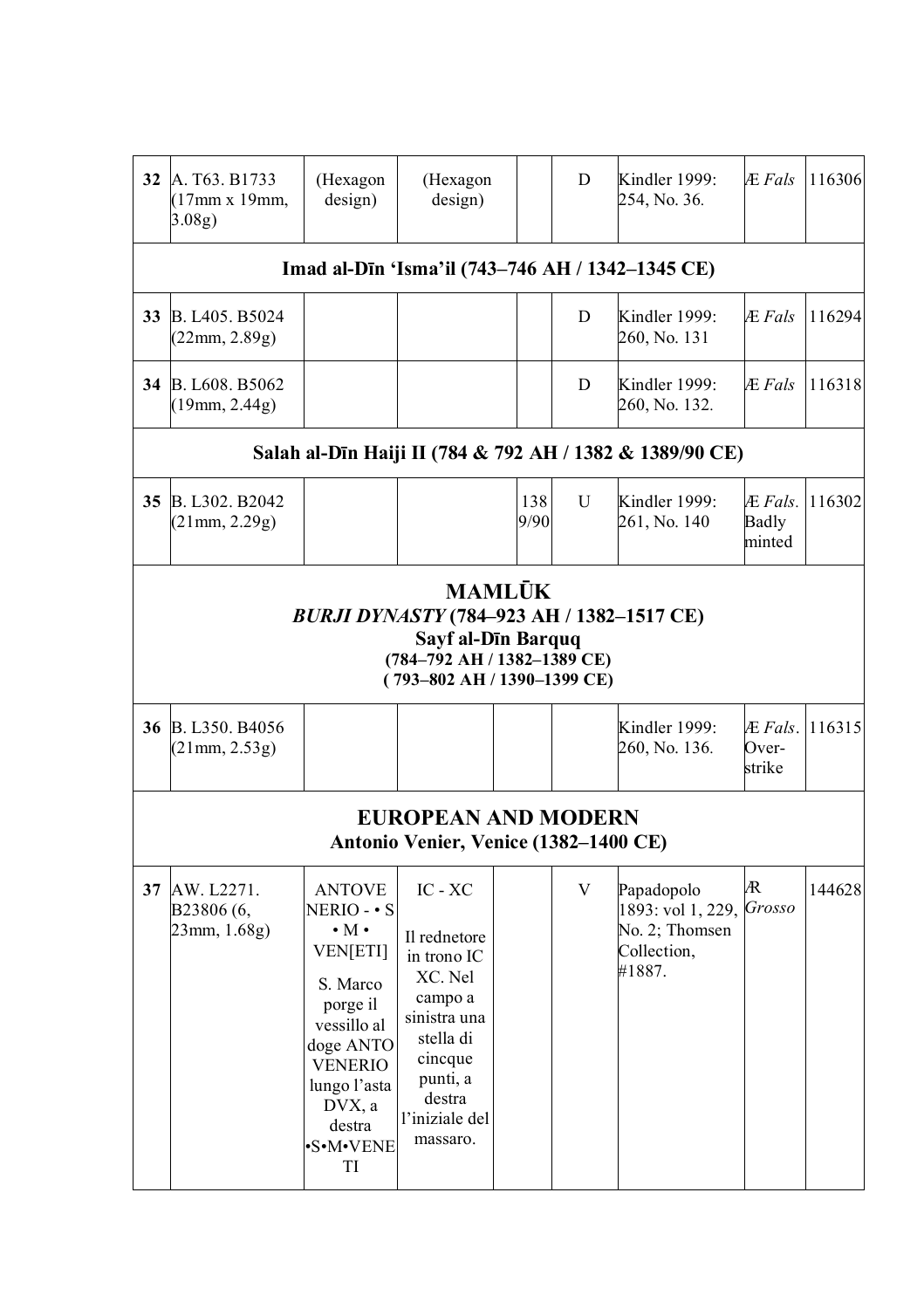|                                                      |                                                                         | BURJI DYNASTY (784-923 AH / 1382-1517 CE)<br>Sayf al-Dīn Inal                                       | <b>MAMLŪK</b> |   |                                                                                             |                     |        |  |  |  |  |
|------------------------------------------------------|-------------------------------------------------------------------------|-----------------------------------------------------------------------------------------------------|---------------|---|---------------------------------------------------------------------------------------------|---------------------|--------|--|--|--|--|
|                                                      |                                                                         | (857-865 AH / 1453-1461 CE)                                                                         |               |   |                                                                                             |                     |        |  |  |  |  |
| 38 T. L4005. B31060<br>(16mm, 1.34g)                 | (around)<br>السلطان] الملك<br>الاشرف ابو<br>الناصر<br>(centre)<br>اينال | (around)<br>لا الله [ … ]<br>$\left[\ldots\right]$<br>(within<br>dotted<br>margin the<br>value) نصف |               | D | No other<br>example of this<br>coin has been<br>published,<br>according to<br>Berman, 2013. | Æ<br>Half<br>Dirham | 143581 |  |  |  |  |
| Sayf al-Dīn Qa'itbay<br>(873-902 AH / 1468-1496 CE)  |                                                                         |                                                                                                     |               |   |                                                                                             |                     |        |  |  |  |  |
| 39 C. L559. B2187                                    |                                                                         |                                                                                                     |               | U | Kindler 2009:<br>263, No. 26a                                                               | Æ                   | 545373 |  |  |  |  |
|                                                      |                                                                         | Uncertain Mamlūk Ruler                                                                              |               |   |                                                                                             |                     |        |  |  |  |  |
| 40 A. L429. B6570<br>$(16mm \times 19mm,$<br>(2.93g) | (blank)                                                                 | (blank)                                                                                             | 14th c.       |   | Kindler 2009:<br>263, No. 34. <sup>11</sup>                                                 | Æ Fals              | 116493 |  |  |  |  |
| 41 C. L963. B9558<br>(13mm x 15mm,<br>1.85g)         |                                                                         |                                                                                                     | $14$ th c.    |   | Coin separated<br>from #116404                                                              |                     | 125142 |  |  |  |  |
| 42 T. L4006. B31108<br>(18mm, 2.31g)                 | (effaced)                                                               | .l4th c. ] دمشق                                                                                     |               | D | Identified by<br>Berman, 2013                                                               | Æ Fals              | 143583 |  |  |  |  |
| 43 T. L4007. B31170<br>(14mm, 1.12g)                 | (illegible)                                                             | (illegible)                                                                                         | 14th c.       |   | Identified by<br>Berman, 2014                                                               | Æ Fals              | 143585 |  |  |  |  |
| 44 T. L4008. B31163<br>(17mm, 2.07g)                 | (illegible)                                                             | (illegible)                                                                                         |               |   | Identified by<br>Berman, 2014                                                               | Æ Fals              | 143587 |  |  |  |  |

<sup>11</sup> Such blank coins reflect a period when the weight of the coin was more important than the inscription.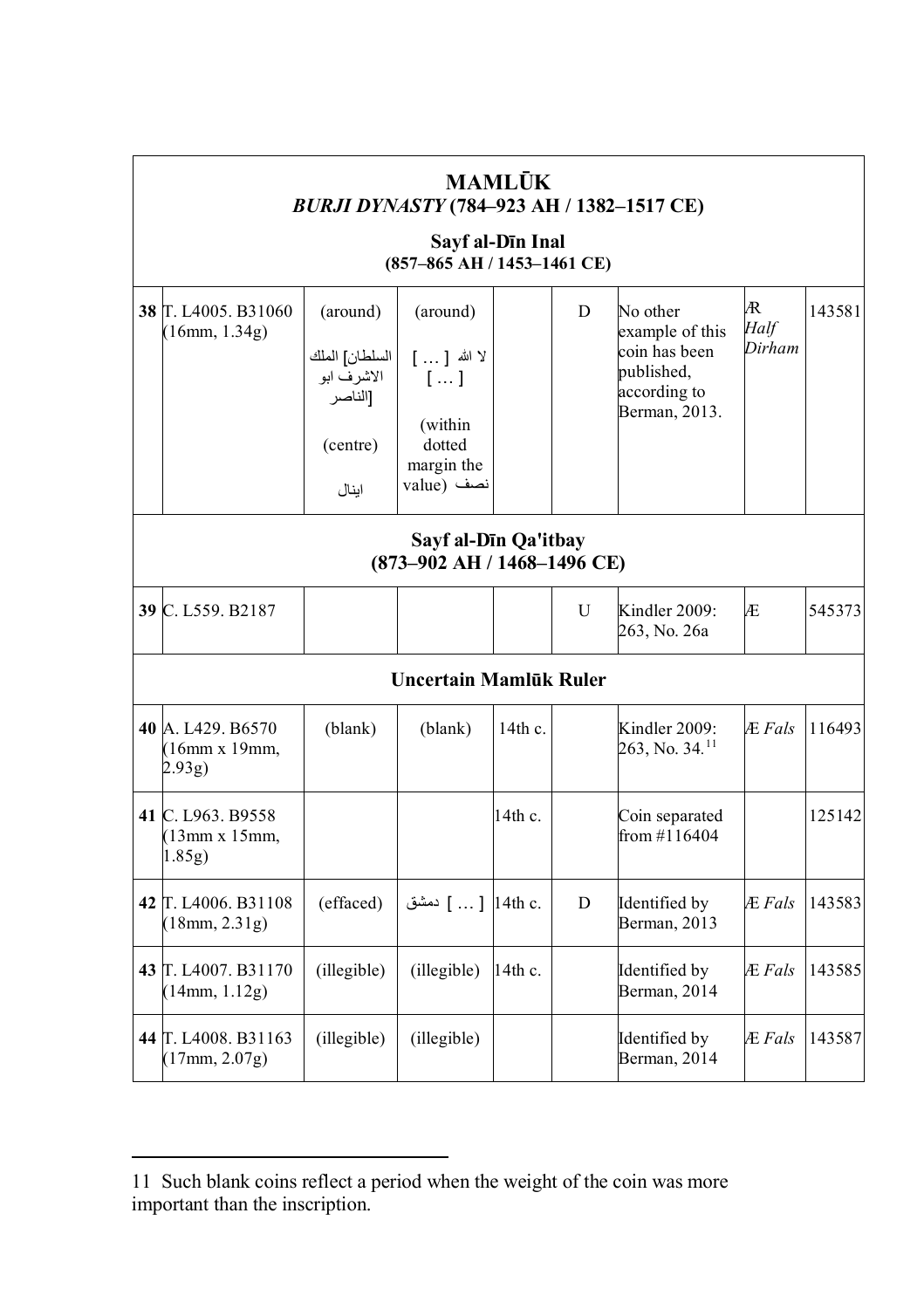| 45 A. L818. B2844<br>(16mm, 4.02g)                          | (blank)     | (blank)      | early<br>15th c. | Kindler 1999:<br>254, No. 38. <sup>12</sup><br>(See note $11.$ ) | <b>Æ</b> Fals      | 116351 |
|-------------------------------------------------------------|-------------|--------------|------------------|------------------------------------------------------------------|--------------------|--------|
| 46 B. L <sub>438</sub> . B <sub>5639</sub><br>(21mm, 2.96g) | (blank)     | (blank)      | early<br>15th c. | Kindler 1999:<br>260, No. 137.<br>(See note $210.$ )             | Æ Fals             | 116381 |
| 47 C. L961. B9532<br>(21mm, 3.6g)                           |             |              | early<br>15th c. | Kindler 1999:<br>264, No. 187.                                   | Æ Fals             | 116395 |
| 48 C. L964. B9598<br>(18mm, 2.30g)                          | (blank)     | (blank)      | early<br>15th c. | Kindler 1999:<br>264, No. 190.<br>(See note $11.$ )              | <b>Æ</b> Fals      | 116406 |
| 49 B. $(?) (?) (17mm x)$<br>19mm, 2.64g)                    | (blank)     | (blank)      |                  | Kindler 1999:<br>260, No. 134.                                   | Æ Fals.<br>Effaced | 116296 |
| 50 A. (?) B1952<br>(21mm, 2.93g)                            | (illegible) | (illegible)  |                  | Kindler 1999:<br>254, No. 37. $13$                               | Æ Fals             | 116307 |
| 51 A. L831. B2962<br>$(16mm \times 18mm,$<br>(2.33g)        | (blank)     | (blank)      |                  | Kindler 1999:<br>254, No. 39.                                    | Æ Fals             | 116352 |
| 52 B. L614. B6049<br>(20mm, 2.77g)                          | (effaced)   | (effaced)    |                  | Kindler 1999:<br>261, No. 138. <sup>14</sup>                     | Æ Fals.<br>Effaced | 116382 |
| 53 B. (Surface) B6146<br>(21mm, 2.31g)                      | (effaced)   | (effaced)    |                  | Kindler 1999:<br>261, No. 139. <sup>15</sup>                     | Æ Fals.<br>Effaced | 116383 |
| 54 C. L964. B9597<br>(20mm, 2.27g)                          | (Hexagram)  | (Hexagram)   |                  | Kindler 1999:<br>264, No. 189.                                   | <b>Æ</b> Fals      | 116402 |
| 55 C. $(?)$ $(?)$ $(18$ mm,<br>0.75g)                       |             |              |                  | Kindler 1999:<br>264, No. 191.                                   | Æ Fals             | 116407 |
| 56 (?) L853. B8535<br>(20mm, 3.82g)                         |             | Lion rampart |                  | Kindler 1999:<br>265, No. 205. <sup>16</sup>                     | <b>Æ</b> Fals      | 116415 |

12 Kindler mistakenly lists the basket number as 2843.

15 Effaced coin recycled for its value as a weight.

 $\overline{a}$ 

16 Kindler lists this coin as blank, but Berman (2015) suggests a lion rampart on

<sup>13</sup> Kindler refers to this item as a "coin-shaped piece of copper".

<sup>14</sup> Effaced coin recycled for its value as a weight. The image(s) published in Kindler 1999 are not of this coin, nor even two sides of the same coin.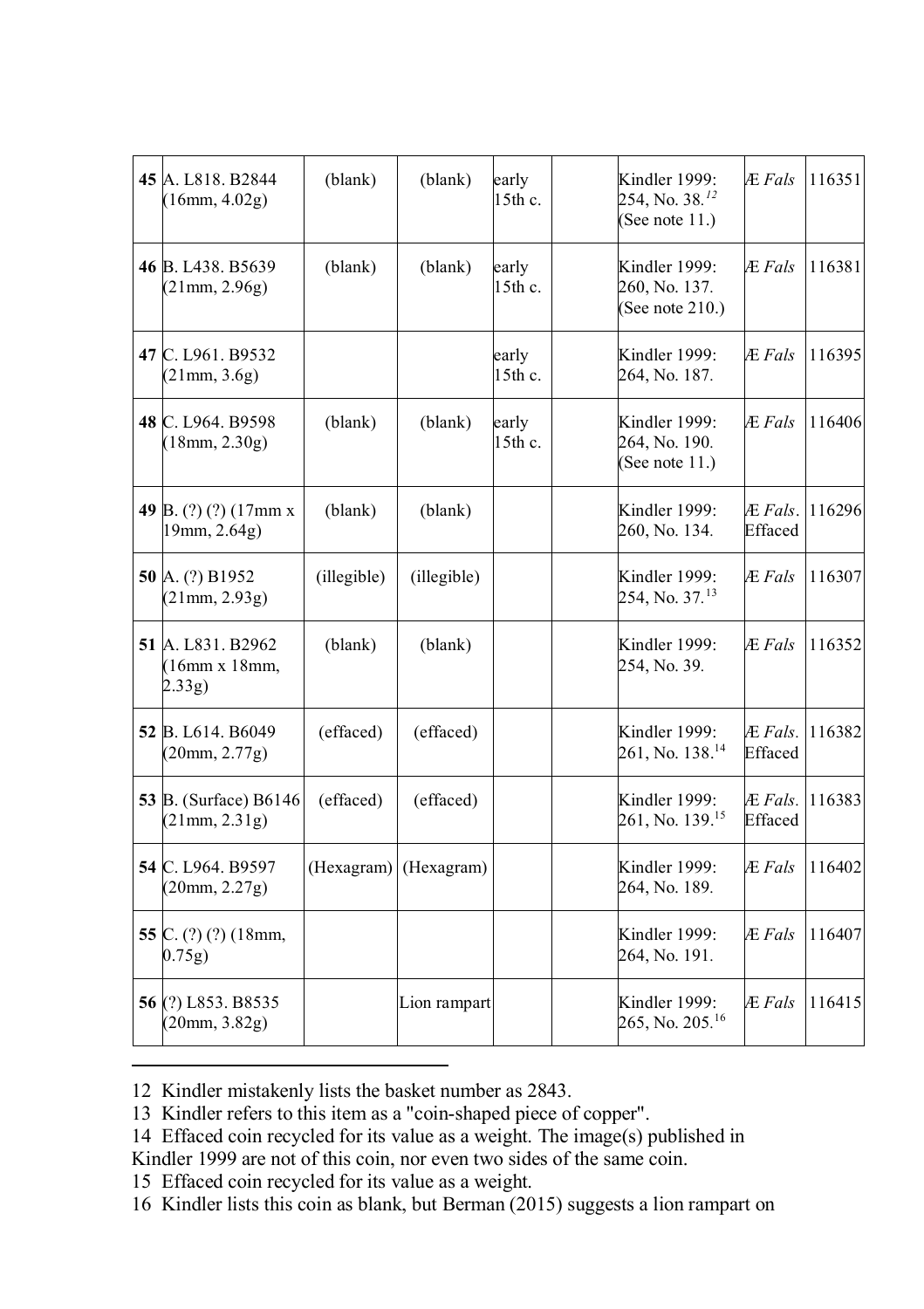| 57 AW. L2229.<br>B23388                                   | (illegible)                                                                                         | (illegible)                                                          |  |             |   |                                                                                                              | Æ                   | 138132 |  |  |  |  |
|-----------------------------------------------------------|-----------------------------------------------------------------------------------------------------|----------------------------------------------------------------------|--|-------------|---|--------------------------------------------------------------------------------------------------------------|---------------------|--------|--|--|--|--|
| 58 B. L302. B3000<br>(19mm, 2.31g)                        |                                                                                                     |                                                                      |  |             |   | Kindler 1999:<br>260, No. 135                                                                                | Æ Fals              | 116301 |  |  |  |  |
| <b>OTTOMAN</b><br>Suleiman I (926-974 AH / 1520-1566 CE)  |                                                                                                     |                                                                      |  |             |   |                                                                                                              |                     |        |  |  |  |  |
| 59 (?) L1515. B16396<br>$(13$ mm x 16 mm.<br>1.17g)       | سلیمان بد سلیم<br>حان                                                                               |                                                                      |  | 1520/<br>66 | E | Berman, 2013                                                                                                 | Æ<br>Medin          | 116504 |  |  |  |  |
| 16th and 17th c. coins                                    |                                                                                                     |                                                                      |  |             |   |                                                                                                              |                     |        |  |  |  |  |
| 60 (?) L2043. B18371<br>$(14 \text{ mm}, 0.98 \text{ g})$ | (effaced)                                                                                           | [دم[شق                                                               |  |             | D |                                                                                                              | Æ Fals              | 115978 |  |  |  |  |
| 61 AW. L1102.<br>B11029 (14 mm,<br>.54g)                  | Tughra                                                                                              | (illegible)                                                          |  | $17th$ . c  |   |                                                                                                              | R Para 113117       | 17     |  |  |  |  |
|                                                           |                                                                                                     | <b>EUROPEAN AND MODERN</b><br>Laurenzo Priuli, Venice (1556–1559 CE) |  |             |   |                                                                                                              |                     |        |  |  |  |  |
| 62 A. L788, B2537<br>(20mm, 1.25g)                        |                                                                                                     |                                                                      |  |             | V | Kindler 1999:<br>254, No. 40                                                                                 | Copper.<br>4 Solidi | 95598  |  |  |  |  |
|                                                           |                                                                                                     |                                                                      |  |             |   | Frederick Henry, Prince of Orange (1625–1647 CE)                                                             |                     |        |  |  |  |  |
| 63 A. L2061. B18623<br>$(\rightarrow, 30$ mm, 8.26g)      | <b>FRED</b><br>$HENR \cdot D \cdot$<br>$G\bullet$<br><b>PRINAVR •</b><br>$COM \cdot$<br><b>NASS</b> | SOLI · DEO ·<br>$HONOR \cdot ET$<br>GLOR                             |  |             | H | Cf. Poey<br>D'Avant vol II:<br>408, No. 4605;<br>H. J. van der<br>Wiel 1973: 74,<br>No. 63 (prob. p.<br>112) | Æ<br>Teston         | 125049 |  |  |  |  |

rev design.

<sup>17</sup> One of three coins found together in AW L2249.